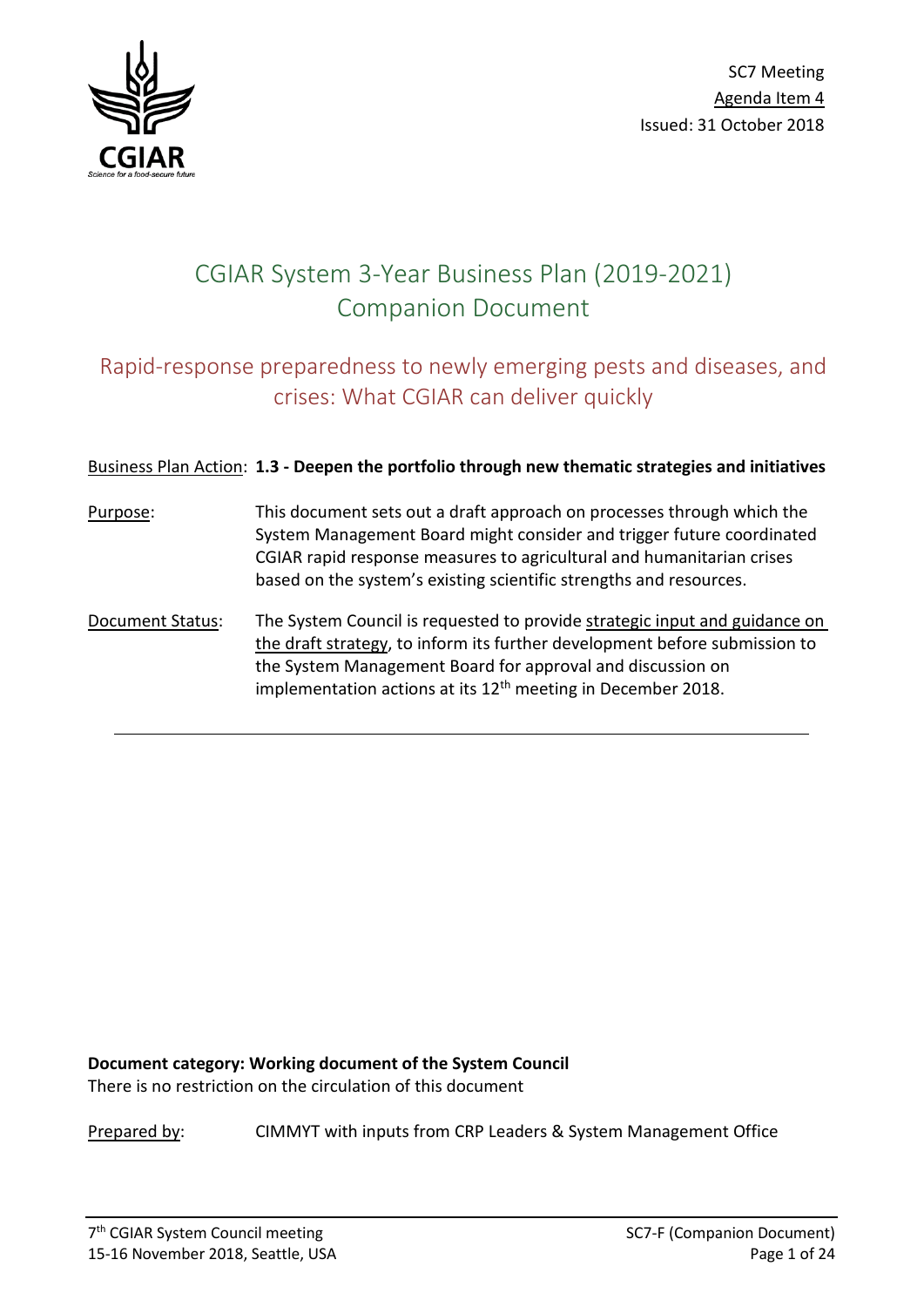## Purpose

- 1. CGIAR has been involved in developing rapid responses with other global, regional, and national players to agricultural and humanitarian crises based on the system's existing scientific strengths and resources. A key CGIAR strength is that its Centers and long-term partners are based in those countries, in which many such crises occur, enabling timely response. Triggered by consideration of the serious challenge posed by the arrival of the crop pest, fall army worm in Africa (SC 6th Meeting – Berlin May 2018) Funders asked the SMB to consider how this sort of rapid response capacity might be nurtured in CGIAR. This recognizes that surveillance and adequate responses to a larger number of threats and diseases may be required from CGIAR and global community in the future.
- 2. This paper describes processes through which the SMB might consider, and trigger coordinated CGIAR rapid response measures in the future. A list of current key agents of concern is provided.

## Background

- 3. CGIAR has provided rapid responses to international efforts in three areas of activity:
	- a. Support based on existing CGIAR materials and expertise after disaster (e.g. Seeds of Hope Rwanda, retraining of fishermen communities and introduction of aquaculture after tsunami, restoring destroyed cassava sector in South-East Nigeria following flooding);
	- b. research or convening of a research response to a new disease or pest threat to developing countries, for which CGIAR has something uniquely to offer (e.g. on-going efforts by CIAT&IITA in South East Asia after outbreaks of Cassava Mosaic Disease). To be effective, CGIAR needs to stay abreast of the emerging challenges, to gauge their severity, analyze potential responses which CGIAR can provide based on its comparative advantage and to organize research or coordination, both amongst the appropriate components of the CGIAR system and with research partners.
	- c. Strengthening any rapid response by building the capacities of the national plant protection agencies, especially plant quarantine services, who play key frontline roles in our collaborative efforts in surveillance, monitoring, and management programs.
- 4. Maintenance breeding against pests and diseases is a routine part of CGIAR's crop, livestock and fish breeding program strategies. However, CGIAR has joined or initiated consortia of research players and agencies to respond, for example, to wheat rusts and blast with accelerated breeding approaches, when these threats became urgent globally. There is thus the need to distinguish global or regional emergency issues from current program goals, scope and timelines. Triggered by consideration of the serious challenge posed by the arrival of the crop pest, fall army worm, in Africa, the SC has asked the SMB to consider how to put CGIAR's response capacity on a more solid footing. This recognizes that a) under conditions of changing climate and parasite and vector distributions, the frequency of agricultural disease may increase and b) that emerging threats represent quite different sorts of threats to human health (e.g. Anti-microbial resistance) and agricultural and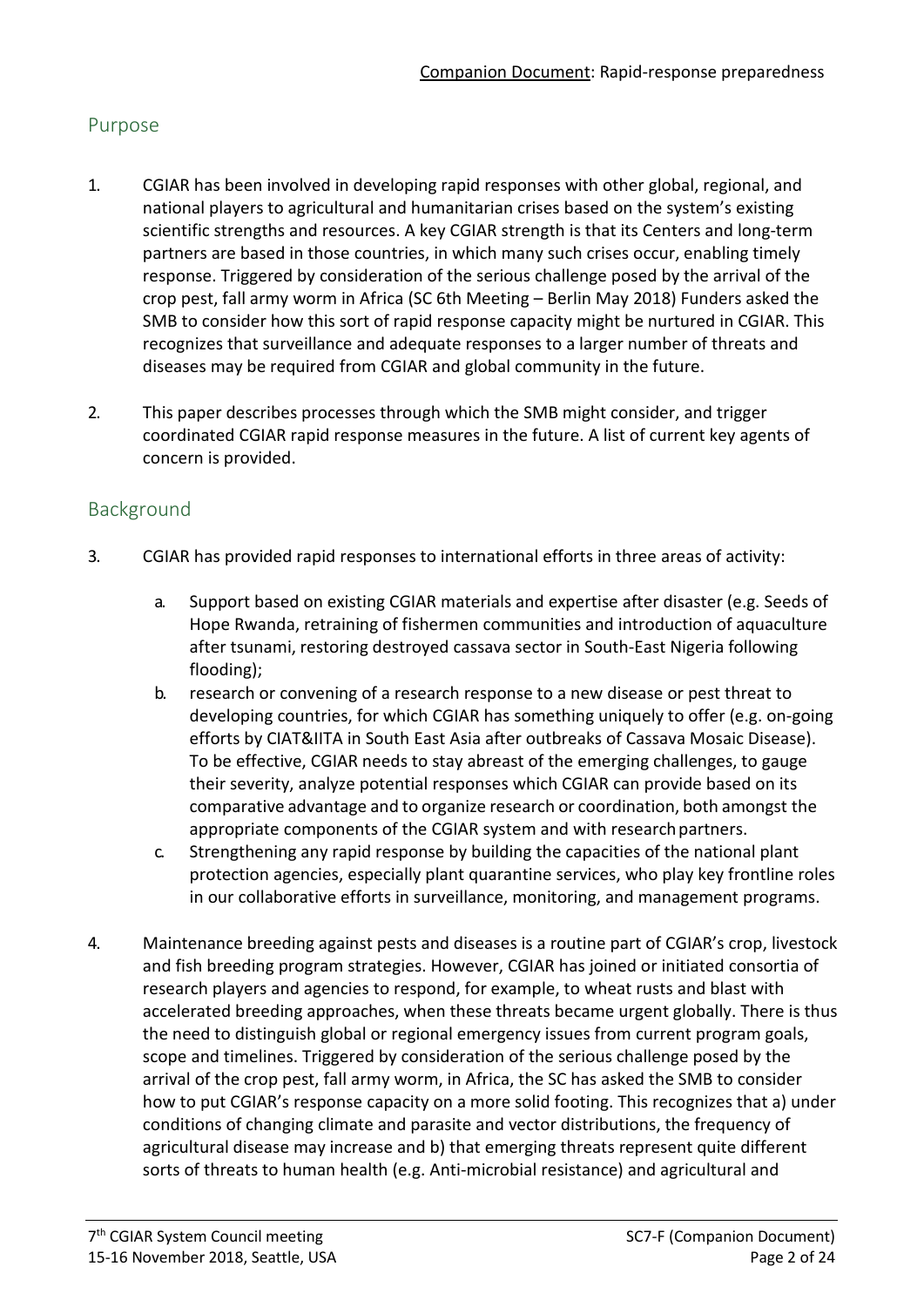livestock and fish industries, some of which CGIAR has previously successfully fostered (e.g. the global growth in tilapia farming now threatened by the emergence of Tilapia Lake virus).

5. This paper examines how best CGIAR can make contributions to the global community's rapid response to newly emerging pests and diseases having substantial impact on livelihoods at the multinational level, e.g. "derailing" pests and diseases.

#### **6. The position of CGIAR and Potential Enabling Factors for Success**

- a. A critical focus
- b. Initial expert assessment, ex-ante impact assessment
- c. Many Partners involving the whole spectrum, from advanced to basic research, extension, communicators, politicians and farmers
- d. Surveillance and monitoring
- e. Screening and Phenotyping platforms (with links to surveillance)
- f. Enabling tools and technologies and rapid breeding approaches
- g. Fast track variety release and promotion
- h. Information dissemination (and data management)
- i. Continual engagement resulting in community building
- j. Investments in capacity building for human and infrastructure development
- k. Strong champions with clear messages

#### **7. CGIAR SWOT for Rapid Response Preparedness**

| <b>Strengths</b>                                                                                                                                                                                                                                                                                                                                             |   | <b>Opportunities</b>                                                                                                                                                                                                                                                                                                                                            |
|--------------------------------------------------------------------------------------------------------------------------------------------------------------------------------------------------------------------------------------------------------------------------------------------------------------------------------------------------------------|---|-----------------------------------------------------------------------------------------------------------------------------------------------------------------------------------------------------------------------------------------------------------------------------------------------------------------------------------------------------------------|
| Relevant long-term, multi-crop,<br>multi-regional knowledge and<br>experience, in both historical<br>and future-predictive<br>perspectives<br>Expertise on livestock diseases<br>and networks to facilitate early<br>response<br>Centers and their networks<br>cover major food & feed crops<br>for nutritional and food security<br>Respected convener role | ш | Better learning, know-how sharing,<br>applied research on decision-making and<br>communications approaches, processes,<br>tools<br>Greater cross-crop/disease/agro-<br>ecological zone scientific collaboration:<br>Innovation in R4D design & delivery<br>Develop comprehensive sets of products<br>& services along preparedness-to-rapid<br>response pathway |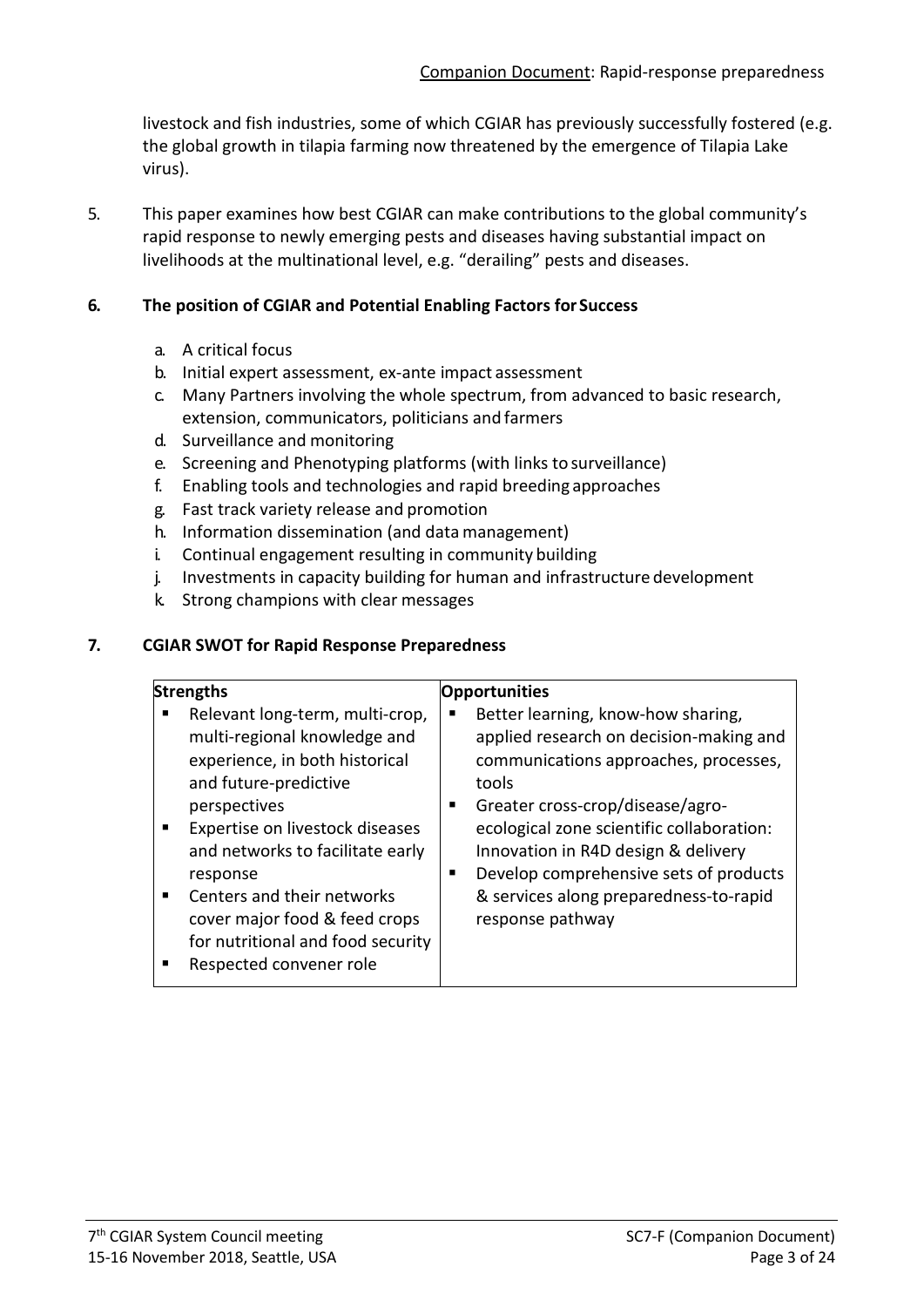| <b>Weaknesses</b>                                                                                                                                                                                                                                                                                                                                                           | Threats                                                                                                                                                                                                                                        |
|-----------------------------------------------------------------------------------------------------------------------------------------------------------------------------------------------------------------------------------------------------------------------------------------------------------------------------------------------------------------------------|------------------------------------------------------------------------------------------------------------------------------------------------------------------------------------------------------------------------------------------------|
| Moving and connecting people<br>across Centers when needed<br>(e.g. rapid response)<br>CGIAR scientists' knowledge<br>$\blacksquare$<br>base fragmented, too few<br>experts, at times not well<br>connected, organizational<br>memory / reinvent the wheel<br><b>CGIAR administrative services</b><br>designed for conventional<br>research, constrains rapid<br>deployment | Climate change drives new, emerging and<br>more ferocious pests and disease<br>outbreaks<br>New, non-traditional players offer<br>detection and monitoring and solutions<br>Some big advanced research institutes<br>push internationalization |

#### **8. Examples of recent CGIAR rapid responses to crises (see Annex II)**

- a. Centers with crop(s) mandates and AgriFood-CGIAR Research Programs have assessed the relative (per crop) importance of pests and diseases (see Phase II Proposals) and periodically update their assessments. This guides CRPs' W1&2 allocation and bilateral fundraising.
- b. Examples of recent or ongoing emergency challenges: Fall Army Worm in maize and other crops, maize lethal necrosis, highly virulent cereal & legume rusts, aflatoxins in several crops, blast in wheat and millets, parasitic weeds, Rift Valley Fever, African swine fever, Highly Pathogenic Avian Influenza, Tilapia Lake Virus (TiLV) – but also wider, more complex responses to crises or chronic vulnerability that incorporate the pests/diseases dimension.

#### **9. CGIAR's scientific and on-the-ground capabilities for preparedness and rapid response.**

## **A. Germplasm improvement-based strategies: CGIAR has**

- a. Precision phenotyping competence, innovation, locations, to screen lines at all stages of development (e.g. testing sites, reference isolates, protocols, etc.)
- b. Maintains and has access to greater diversity of germplasm; NARS and private sector work with a much narrower range of diversity.
- c. Maintains continuous pipelines along pre-breeding-to-farmers'-fields pathway: Scientists can quickly react at the right point.
- d. International testing networks (not for all crops) as a prerequisite for rapid response. For example, the International Wheat Improvement Network (IWIN) allows pre-emptive action to combat threats from new emerging diseases in developing countries. When a (new) disease occurs in a particular area, resistant lines can be identified, and seed multiplied rapidly and shared with SME and farmers. At national level, Ug 99- and wheat blast-resistant varieties were identified and multiplied within one year.
- e. Accelerated breeding approaches: Genomic Selection, Double Haploids, Single Seed Descent, Shuttle Breeding, Speed Breeding, and Multi-disciplinary Breeding Teams.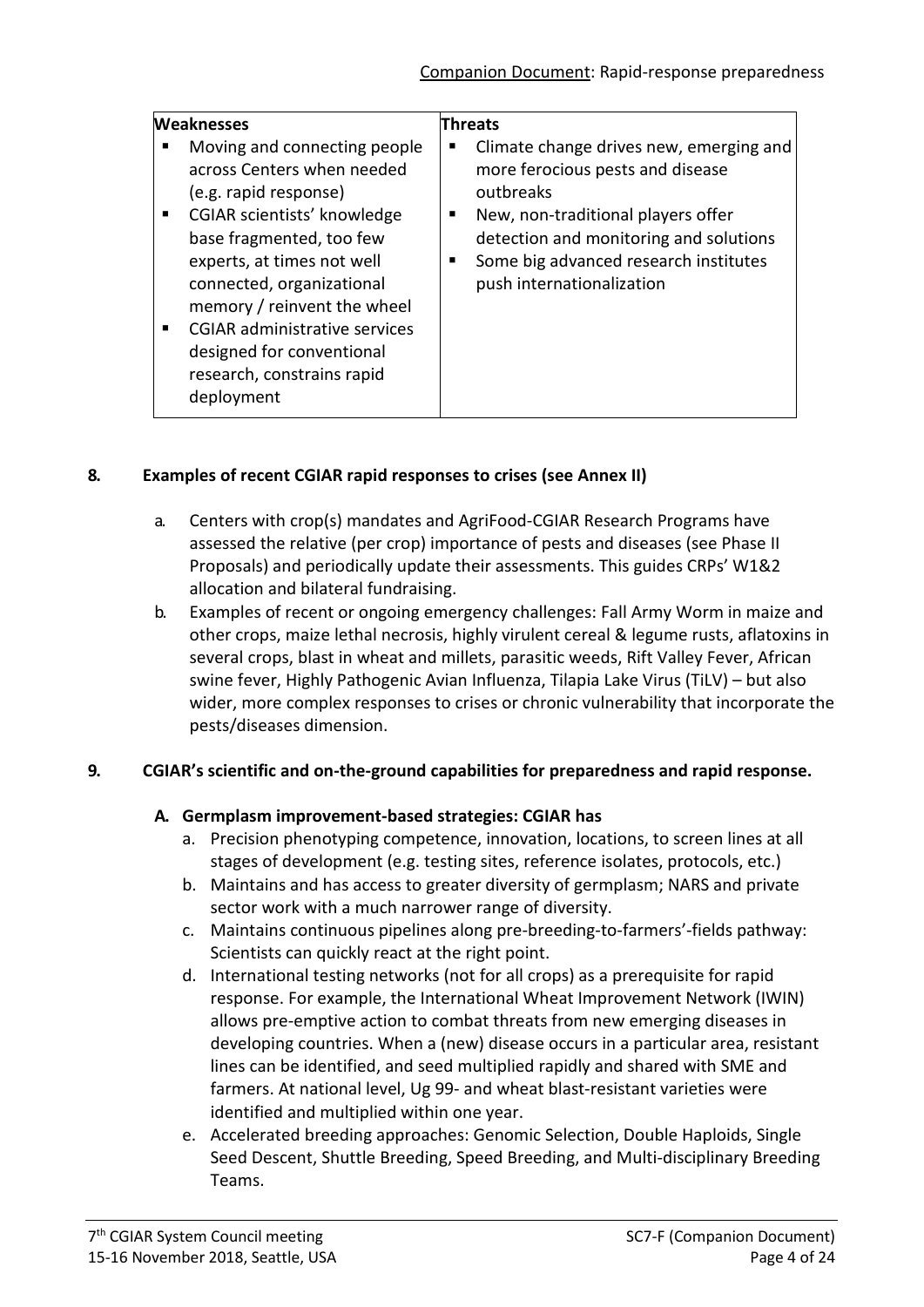#### **B. Integrated Pests Management (IPM) and disease control strategies**

- a. Rapid diagnostic tools and scouting for early warning at different levels and scales, including for livestock and fish diseases (farmer, community, national, regional);
- b. Affordable and cost-effective IPM strategies, involving location/region specific good agricultural practices (GAPs) including pre-emptive management, options such as biological control, bio-pesticides, cultural means for controlling a pest, pesticide selection and application options, post-harvest transport and storage solutions, etc.;
- c. Long-term management of risks of pests, fish and livestock diseases (e.g. comprehensive approach to introducing pest-specific natural enemies; better landscape management for natural pest suppression, using both technical and institutional approaches);
- d. Use or build partnerships for scaling out solutions;
- e. Phytosanitary procedures for safeguarding germplasm exchange, movement and collections, clean seed production and safe germplasm exchange procedures, to prevent risk of pest and pathogen spread.
- f. In future, CGIAR Centers and its partners could address human health risks associated with increased pest outbreak risks (e.g. exposure to pesticide residues, occupational hazard, anti-biotics resistance, changes in ecosystems or environmentally mediated health impacts, health effects associated with lower consumption due to lower yields).

## **C. Foresight/-warning systems**

- a. Forecasting of risks: Pest Risk Analysis(PRA), risk maps(e.g. based on population dynamics);
- b. Pest/disease risk modeling using process-based climate response models, in combination with GIS risk mapping tools; model crop connectivity; risk assessment approaches
- c. Risk-based surveillance approaches and systems for rapid detection, reporting and emergency response action, for example wheat rust surveillance and in-field sequencing in Ethiopia that integrates transnational surveillance with in-field gene sequencing.
- d. Possible future CGIAR strategy: Regional or global surveillance systems **that monitor and prevents outbreaks/disasters are better than post-disaster rapid response systems. S**table funding could be directed to **maintain a preventive strategy** (virtual infrastructure, monitoring capabilities and technologies, risk assessment, team assemblage, intervention packages), whilst an emergency fund is directed to implement a rapid response (see also Annex 1).

## **D. Partnerships**

- a. Existing research- or extension/development-driven partnerships at subnational, national, regional (FLAR for rice in LAC) and global levels (IWIN for wheat globally);
- b. Existing capacity building activities at national level (e.g. Nigeria and West African countries: IITA Germplasm Health Unit and Virology and Molecular Diagnostics Unit regularly trains staff of the National Plant Quarantine Services in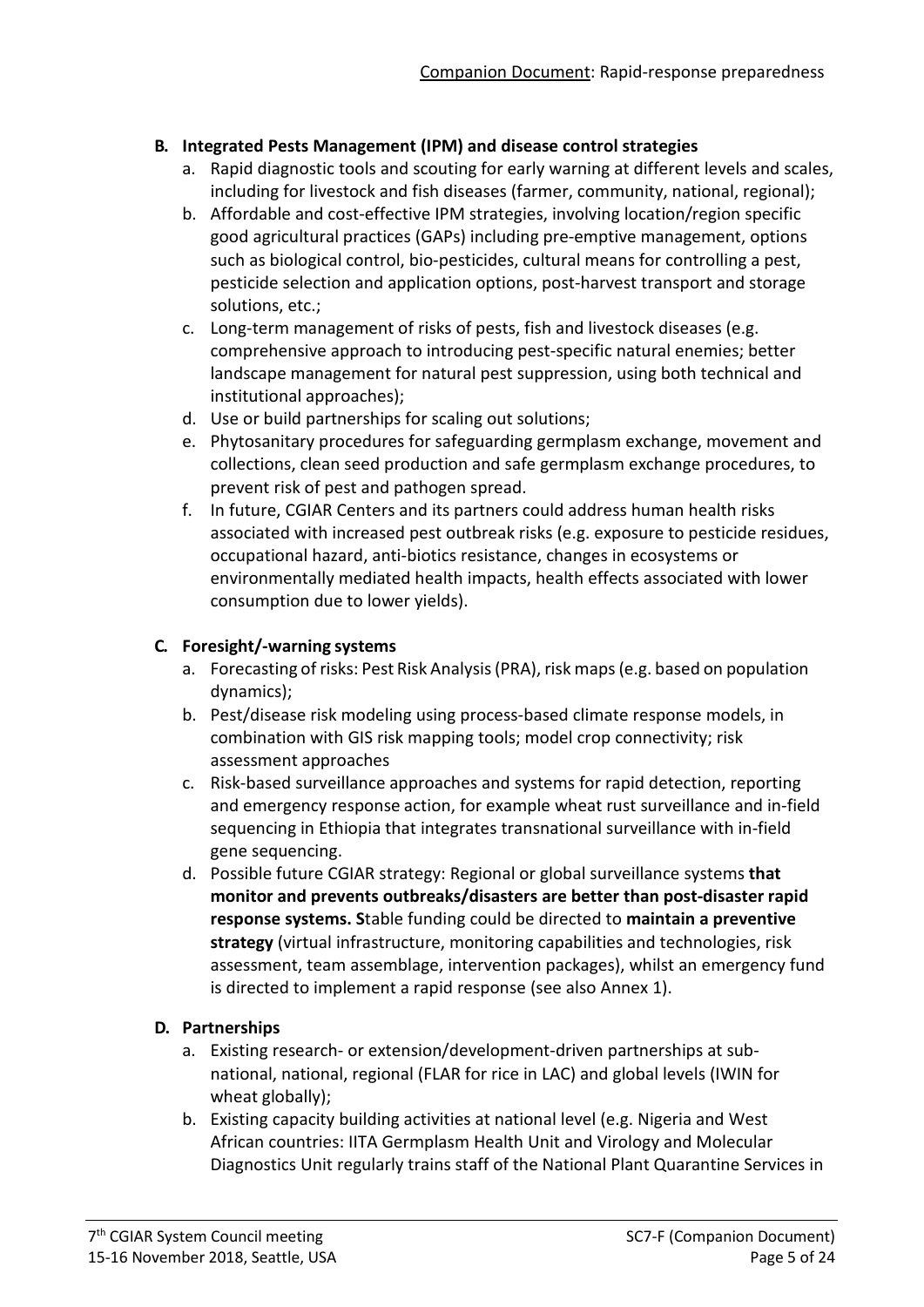new diagnostic techniques and hands-on upgrading of skills, access to upgraded or new equipment via collaborative projects).

- c. The Big Data Platform as a mechanism to set up pan-CGIAR digital partnerships that can enhance CGIAR capabilities for multi-country pest and disease foresight, surveillance, and response (e.g. for large-scale predictive modeling, digital data capture and integration, and rapid response enabled by mobile or sensor networks). For example, the Platform has a subscription with the high- resolution satellite imagery provider DigitalGlobe.
- d. Operate pan-CGIAR innovation processes, to foster new partnerships that can accelerate the adoption and use of leading-edge data science tools across the organization. For example, CRPs' competitive partner grants, innovation awards, or Big Data Platform's Inspire grants (e.g. for machine-learning aided, in-field disease diagnosis in cassava and in-field gene sequencing of wheat rust. Key learning: Multi-country data sources and collaborations are a key factor of success for digitally-enabled disease surveillance).
- e. Public Private Partnerships and enable Seed Systems to rapidly respond to prerelease strategic seed multiplication, variety release accreditation, and market driven seed distribution.
- **E. Know-how/Learning mechanisms** (option for the future, question of scope, which drives resources and organization)
	- a. In future, CGIAR could make use of learning from past experience by easy-access guidance/information services for a range of rapid response types (e.g. to inform the next design of a new seed distribution program). CGIAR could develop such information products and make them available to interested platforms (such as bio-security platforms, the TAAT initiative of the African Development Bank). CGIAR would thus support emergency response organizations (including WFP, FAO and others) in designing their responses, with or without direct CGIAR support. The Big Data Platform-developed Global Agricultural Research Data Innovation and Acceleration Network (GARDIAN), could support such services (gardian.bigdata.cgiar.org).
	- b. CGIAR could invest in the use of big data and artificial intelligence systems that scan social media outputs related to pests and diseases outbreaks.

## **10. Lessons learnt**

- a. "Derailing" pests and diseases reduce household food security and incomes, increase food prices, change cropping patterns, and entail a set-back to the seed industry; small enterprises may go bankrupt. New pathogens and insect pests' all contribute to genetic erosion since local landraces are susceptible.
- b. There are no acceptable alternative approaches other than use by farmers of resistant varieties and IPM. A broad basis of genetic diversity is essential in breeders' materials and populations. Reliance on genetic diversity held in CGIAR genebanks is an important resource to combat diseases and pest.
- c. Ex-ante assessment (site similarity) can predict potential areas of outbreaks and risk. There is a systematic approach developed such as Pest Risk Analysis (PRA) and Pest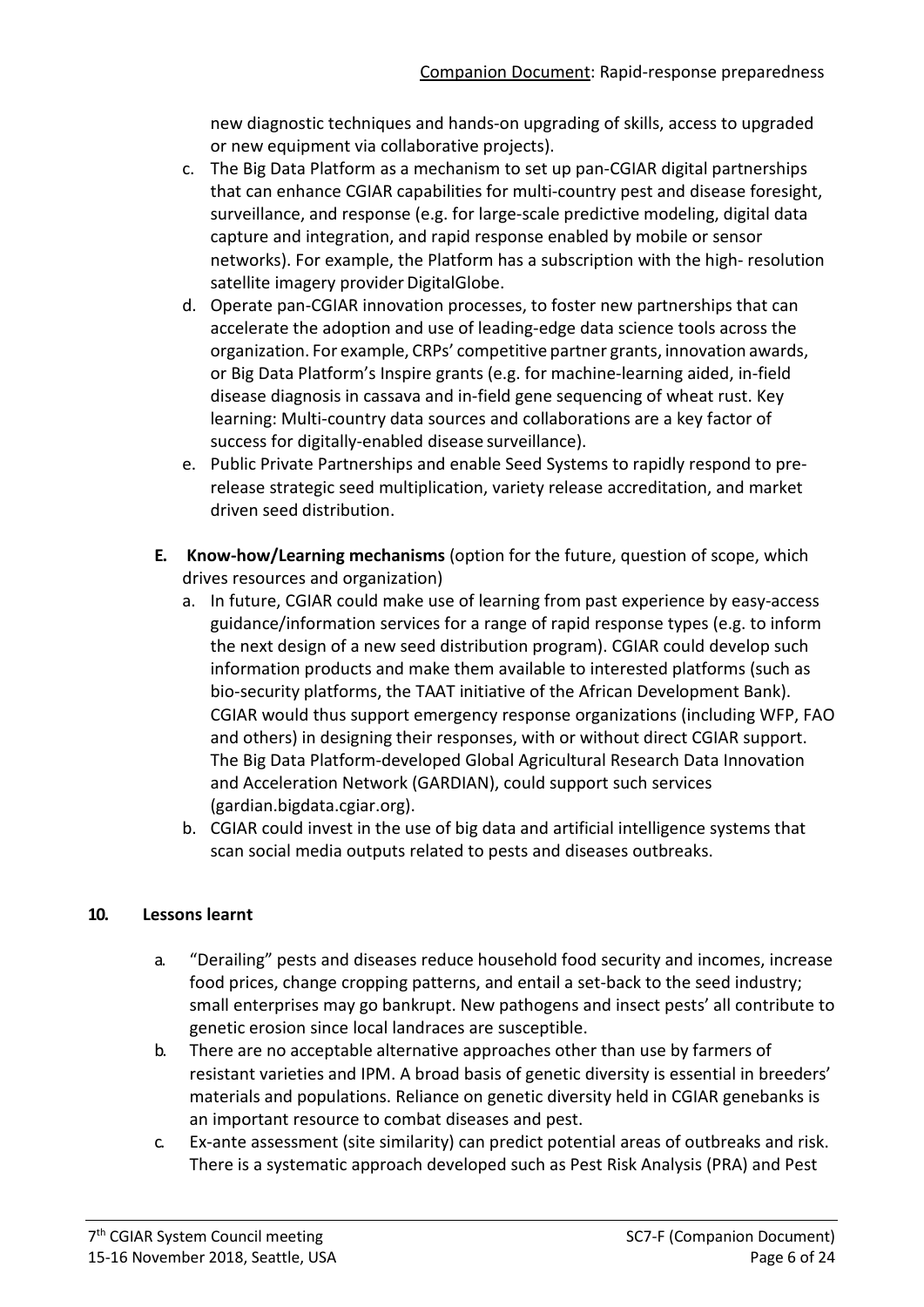Risk Atlas for Africa that use pest risk modeling and GIS mapping of potential risk areas under current and future climates, which builds the basis for informing development and relief organizations and national programs about the potential risks, improve their and farmers preparedness and capacity, and establish effective quarantine and monitoring systems. Centers must include new/emerging pests foresighting in their strategic research portfolios.

- d. Emerging pests are normally already recognized as pests in other regions. A fast response to emerging pests and diseases requires anticipatory breeding and programs with strong information from pest monitoring to invest in current and potentially threatening diseases.
- e. CGIAR international evaluation and dissemination networks are exemplary to illustrate power of international germplasm testing. These collaborative networks allow pre-emptive actions to combat threats from new emerging diseases in developing countries. They act as vehicles for information and knowledge exchange. If a disease is identified to occur in a new area, resistant, agronomically suitable lines can be quickly identified, and pre-release seed multiplication can begin.
- f. A fast response to emerging pests and diseases requires breeding and research programs to investigate likely diseases that have been prioritized as a significant threat to resource poor farmers, and fragile food production value chains.
- g. Extensive use of fungicides / pesticides is often not a viable, sustainable or ecological option, since fungicides / insecticides are not released, or are not available in economically affordable quantities in the threatened countries for use against the new or newly virulent disease.
- h. The economics and behavior of pest management are complex, involving knowledge/awareness, perceptions, access to inputs, information, and technical support, tradeoffs between health and consumption/income, risk preferences, etc.
- i. Coordination and collective action are also needed to manage the negative externalities from pesticide-based pest control, or to conserve natural enemies for natural pest regulation ecosystem services, ideally to prevent pest species from reaching a pest status, by maintaining an ecologically balanced system, in which natural enemies keep pest populations in check.
- j. Partnership is essential for the success of any preparedness and rapid response. The capabilities described at Annex could be coalesced more meaningfully and for this, global IT partners are key, including for collaborative tools development. CGIAR uses Microsoft Azure, which includes in its suite of services machine learning/AI, support for deployment and management of Internet of Things sensor networks, highresolution weather, image access and analysis tools, and storage and computation.

#### **11. Proposed Next Steps**

- a. Assess CGIAR successful, rapid response interventions, and recognize factors leading to success or failure.
- b. Agree on next steps to develop a business model for rapid (!) response services and preparedness supporting such services. In this context, consider implementing small, strategic consultancy, to assess CG capacities and design mobilization contingency plans for a select number of emergency/rapid response types.
- c. SMB to assess and develop strategic decision making and prioritization routines (see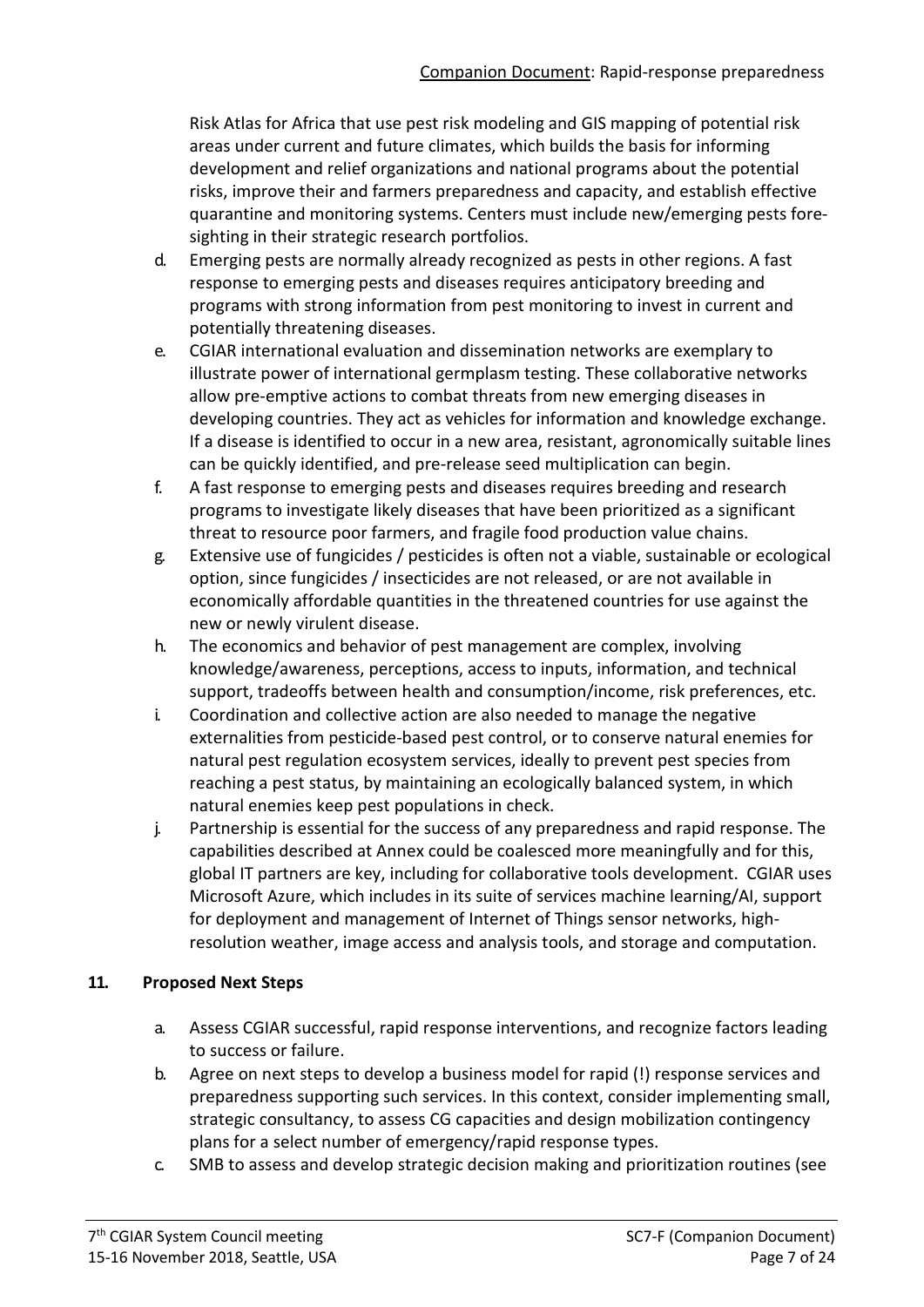Annex 1 for considerations).

d. Determine if there are generic capacities to be retained or cultivated (e.g. spatial disease data, agency liaison responsibilities on behalf of CGIAR).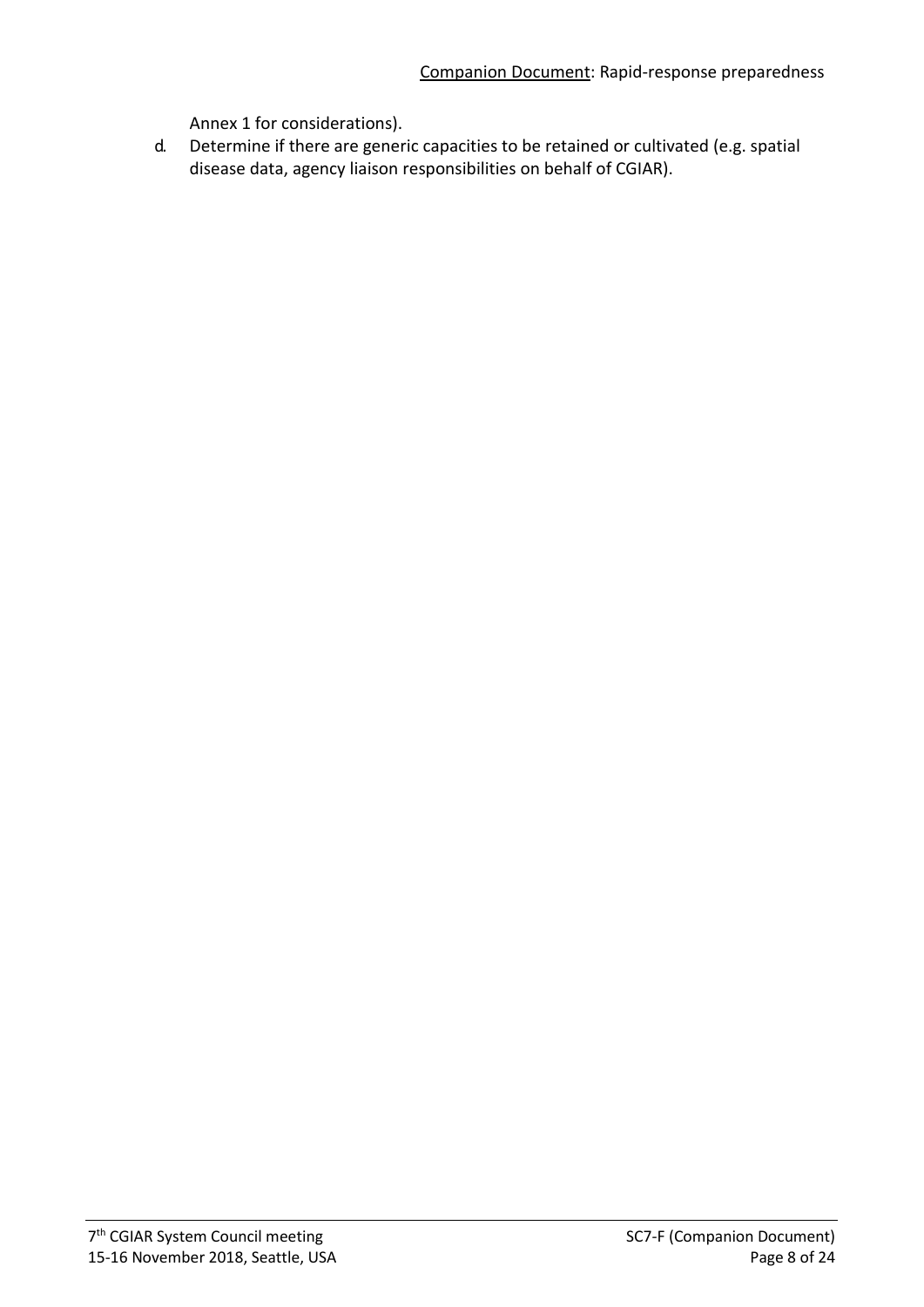Annex I: Suggested steps in the consideration by the System Management Board of potential topics warranting a CGIAR rapid response

- 1. The System Management Board should have a standing item on its meeting agenda to receive reports (i.e. roughly 3-4 times a year). The item provides space for update reports by individual Centers or collaborations on any current rapid response efforts (e.g. fall army worm) or new items could be tabled provided by any element of CGIAR.
- 2. Agreement on criteria for engagement generally covering two areas ofactivity:
	- a. support (at different engagement levels; to be further defined) based on existing CGIAR materials after disaster (e.g. Seeds of Hope Rwanda: Retraining of fishermen communities and introduction of aquaculture after tsunami);
	- b. research or convening of a research response to a new threat to developing country agricultural system for which CGIAR has something uniquely to offer, including about preventive approaches based on effective monitoring / surveillance.
- 3. Considerations in formulating a CGIAR response to urgent issues:
	- a. Formal or informal request for CGIAR engagement/support by a global, regional or national body.
	- b. Should understand that if the threat is large / continental / global, we must expect to be working through consortia of actors.
	- c. SMB identifies whether subject requires a multi-CRP emergency response (exceptional project) or constitutes a continuing challenge that requires an additional research element of an existing program, or new CRP collaboration.
	- d. To enhance a CGIAR voice and coordination of activities, SMB should identify either a lead Center or a multi-Center Task Force to be spokesperson and/or key actor for CGIAR (and will expect them to make regular updates as per above).
	- e. SMB identifies whether additional linkages to global actors need to be planned/ regulated to ensure best CGIAR interface with international efforts e.g. not so much research but knowledgeable liaison e.g. with FAO/ IFIs / govts. Determines if these entail extra FTE costs at the nominated Center or centrally.
	- f. SMO charged with managing a coherent CGIAR funding request (or allocation) based on responsible Center and all other contributing CGIAR elements – e.g. additional surveillance (c.f. IRRI use of satellite data to determine rice crop damage after typhoons); rapid epidemiological study based on NARS contacts; Big Data (modelling projections, correlates), Genebank mobilization, physiological analysis of resistance mechanisms (most likely with ARI partners), key research for resistance genes or bio-control agents (more than one crop and potentially several Centers), phenotyping testing (often one needs extra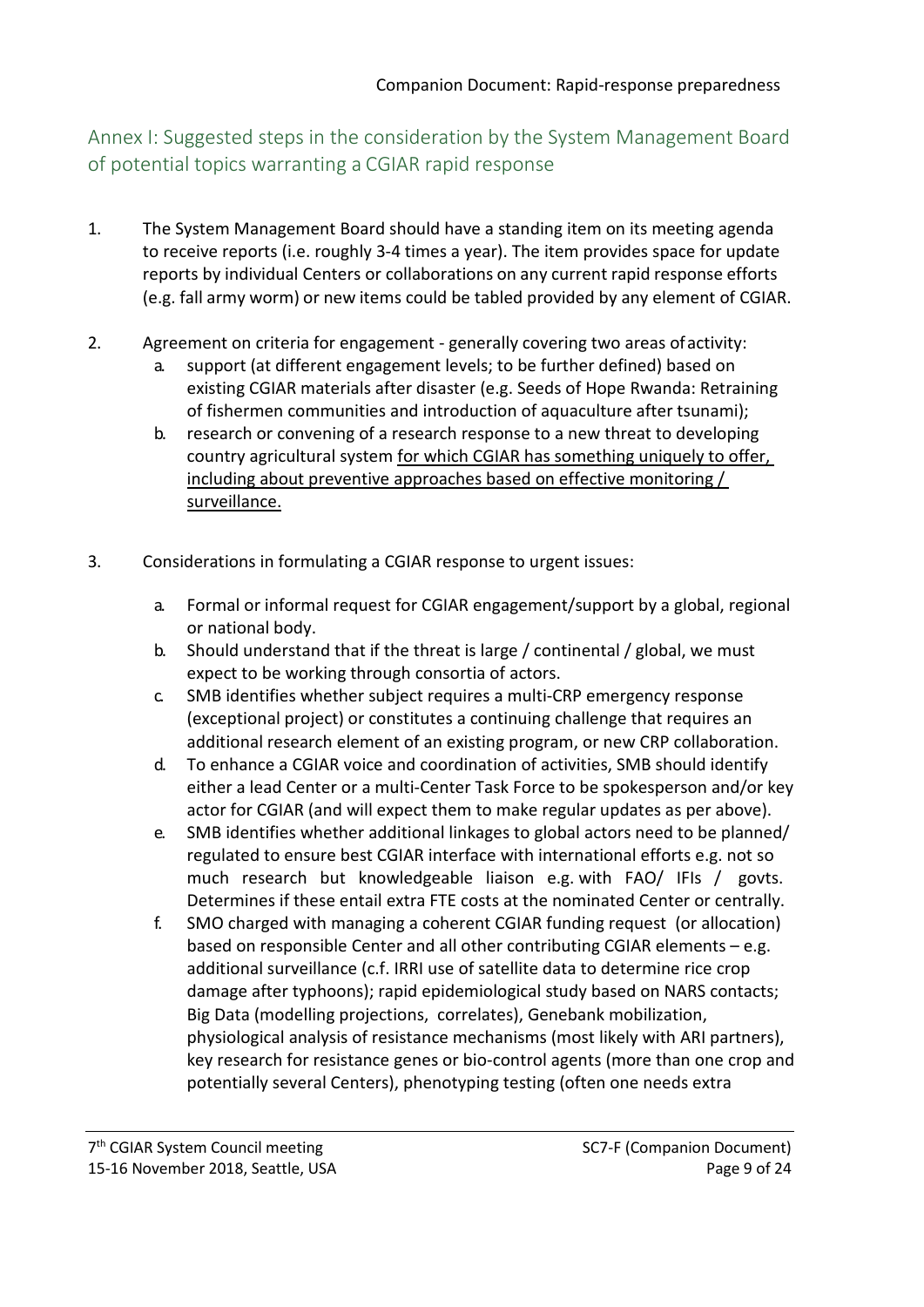facilities if it is a disease organism one wants to separate from existing sites) collaboration and meeting costs. For new diseases this could be 3 years plus project. For something like AMR there might be an emergency management aspect and then a longer educational program around best practices - again, CGIAR unlikely to be acting alone here.

- g. The above is an alternative to a reserve fund for potential responses in this area –a mechanism that has not been favored for other aspects of portfolio research in the present funding climate.
- h. A communications plan should be part and parcel of the planned response. System Management Office communications would be detailed to create a communication plan appropriate to CGIAR's scientific contribution (this requires, in the best cases, intensive interaction with other players so that the stories are factual and complementary (e.g. WHO and FAO on avian influenza). This may, depending on the nature of the emergency, be an almost 1.0 FTE requirement for the duration and require science oversight.
- i. There should be agreement for frequent review of progress (metrics for this) and then evaluation and review of lessons learned to maintain the responsive capacity of the system.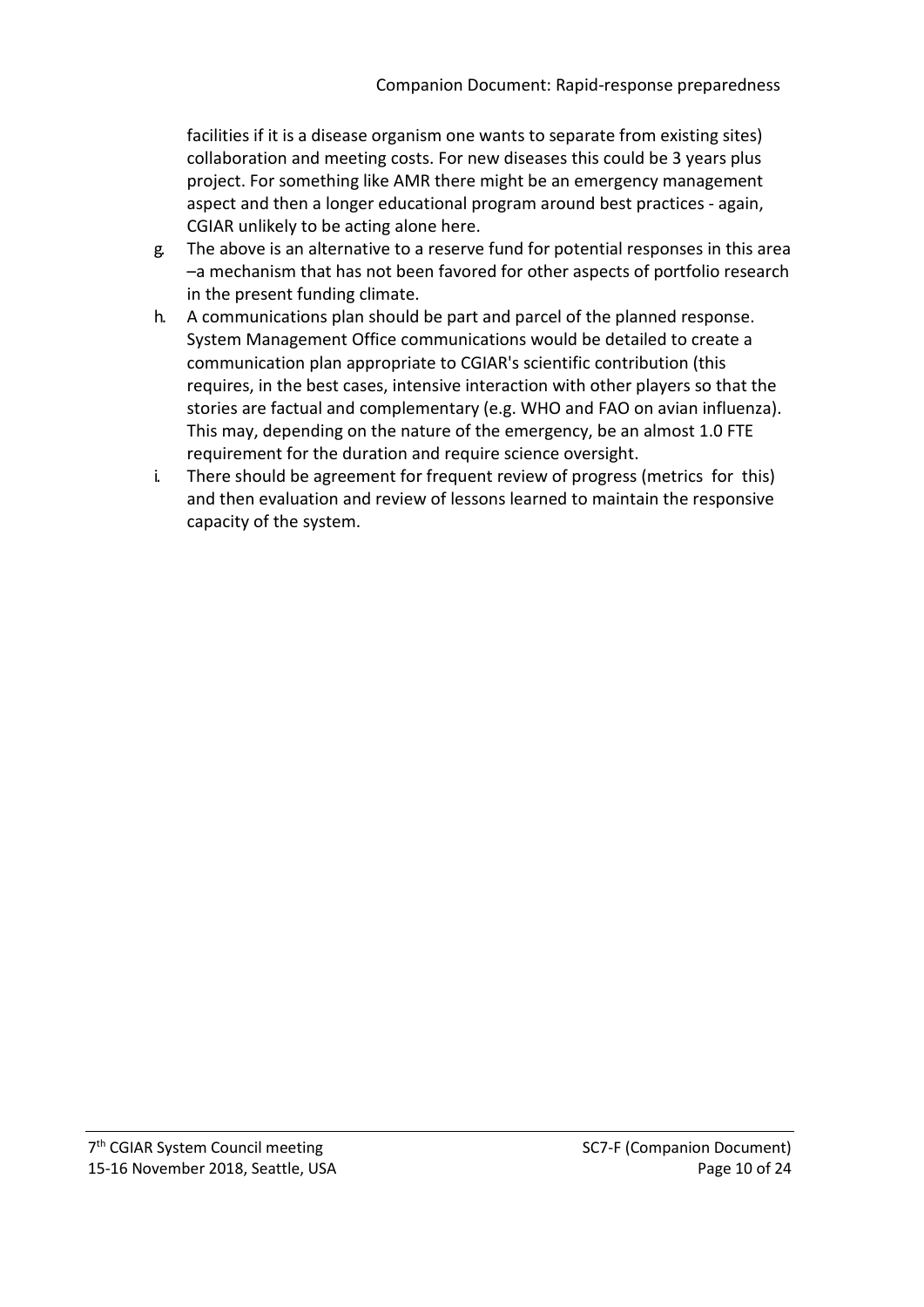| Annex II: Examples of recent CGIAR rapid response actions and/or responses to disease challenges |  |  |
|--------------------------------------------------------------------------------------------------|--|--|
|--------------------------------------------------------------------------------------------------|--|--|

| Center                                      | Key partners<br>(non-CGIAR, CGIAR)                                                     | Response                                                                                                       | <b>Product or Service</b>                                   | Crop(s)      | Affected<br>Region                    | <b>Type</b>   |
|---------------------------------------------|----------------------------------------------------------------------------------------|----------------------------------------------------------------------------------------------------------------|-------------------------------------------------------------|--------------|---------------------------------------|---------------|
| IITA, Bioversity                            | Stellenbosch<br>University,<br>Mozambique national<br>partners, private<br>sector farm | Banana Fusarium Tropical<br>Race 4                                                                             | Contribute/<br>provide improved<br>variety, risk assessment | Banana       | Asia,<br>Middle<br>East and<br>Africa | <b>Biotic</b> |
| Center<br>genebanks<br>(ITPGRFA<br>Annex 1) |                                                                                        | Phytosanitary security of<br>germplasm conserved in<br>genebanks and germplasm<br>distributed from the centers | Management,<br><b>Standards</b>                             | Multi        | Global                                | <b>Biotic</b> |
| <b>CIAT</b>                                 |                                                                                        | Preemptive<br>contribute/provide improved<br>variety for resistance to<br>begomoviruses in Andean<br>beans     | Contribute/provide<br>improved variety                      | <b>Beans</b> | South<br>America                      | <b>Biotic</b> |
| IITA, CIAT                                  |                                                                                        | Cassava whitefly project                                                                                       |                                                             | Cassava      | Africa,<br>Global                     | <b>Biotic</b> |
| <b>CIAT</b>                                 |                                                                                        | Virtual portal to communicate<br>emerging cassava<br>phytosanitary constraints in<br>Asia, Americas            | Platform,<br>Advisory                                       | Cassava      | Global                                | <b>Biotic</b> |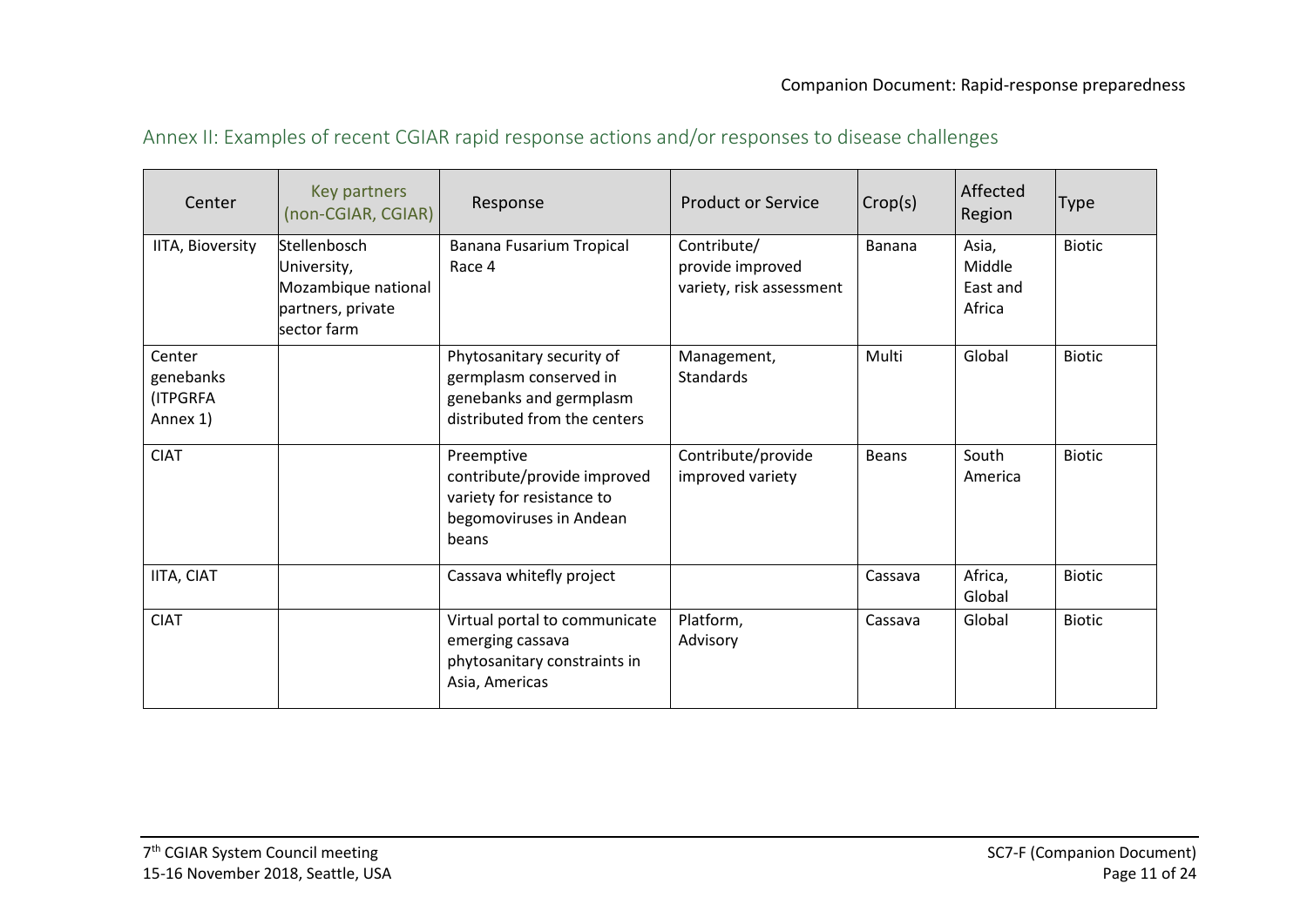| Center        | Key partners<br>(non-CGIAR, CGIAR)                                                          | Response                                                                                                            | <b>Product or Service</b>              | Crop(s) | Affected<br>Region | <b>Type</b>   |
|---------------|---------------------------------------------------------------------------------------------|---------------------------------------------------------------------------------------------------------------------|----------------------------------------|---------|--------------------|---------------|
| CIAT, IITA    |                                                                                             | <b>Cassava Mosaic Virus:</b><br>Emergency response and<br>long-term management<br>strategy, Cambodia and<br>Vietnam | Advisory,<br>Strategy                  | Cassava | Southeast<br>Asia  | <b>Biotic</b> |
| CIAT, IITA    |                                                                                             | Develop road map for<br>strengthened global<br>surveillance systems                                                 | Strategy                               | Multi   | Global             | <b>Biotic</b> |
| <b>CIMMYT</b> |                                                                                             | Wheat blast                                                                                                         | Contribute/provide<br>improved variety | Wheat   | South<br>Asia      | <b>Biotic</b> |
| <b>CIMMYT</b> | NARS and farmers in<br>31 countries; John<br>Innes Center (UK),<br><b>Big Data Platform</b> | Wheat stem rust (Ug99)<br>monitoring &<br>contribute/provide improved<br>variety                                    | Contribute/provide<br>improved variety | Wheat   | Africa,<br>Asia    | <b>Biotic</b> |
| <b>CIMMYT</b> |                                                                                             | Grey leaf spot                                                                                                      | Contribute/provide<br>improved variety | Wheat   | Asia               | <b>Biotic</b> |
| <b>CIMMYT</b> |                                                                                             | Australia Russian wheat aphid<br>strategic contribute/provide<br>improved variety                                   |                                        | Wheat   | Australia          | <b>Biotic</b> |
| <b>CIMMYT</b> |                                                                                             | Disease resistance screening<br>in hot spots (rusts, leaf<br>diseases, wheat blast, insects)                        | Contribute/provide<br>improved variety | Wheat   | Global             | <b>Biotic</b> |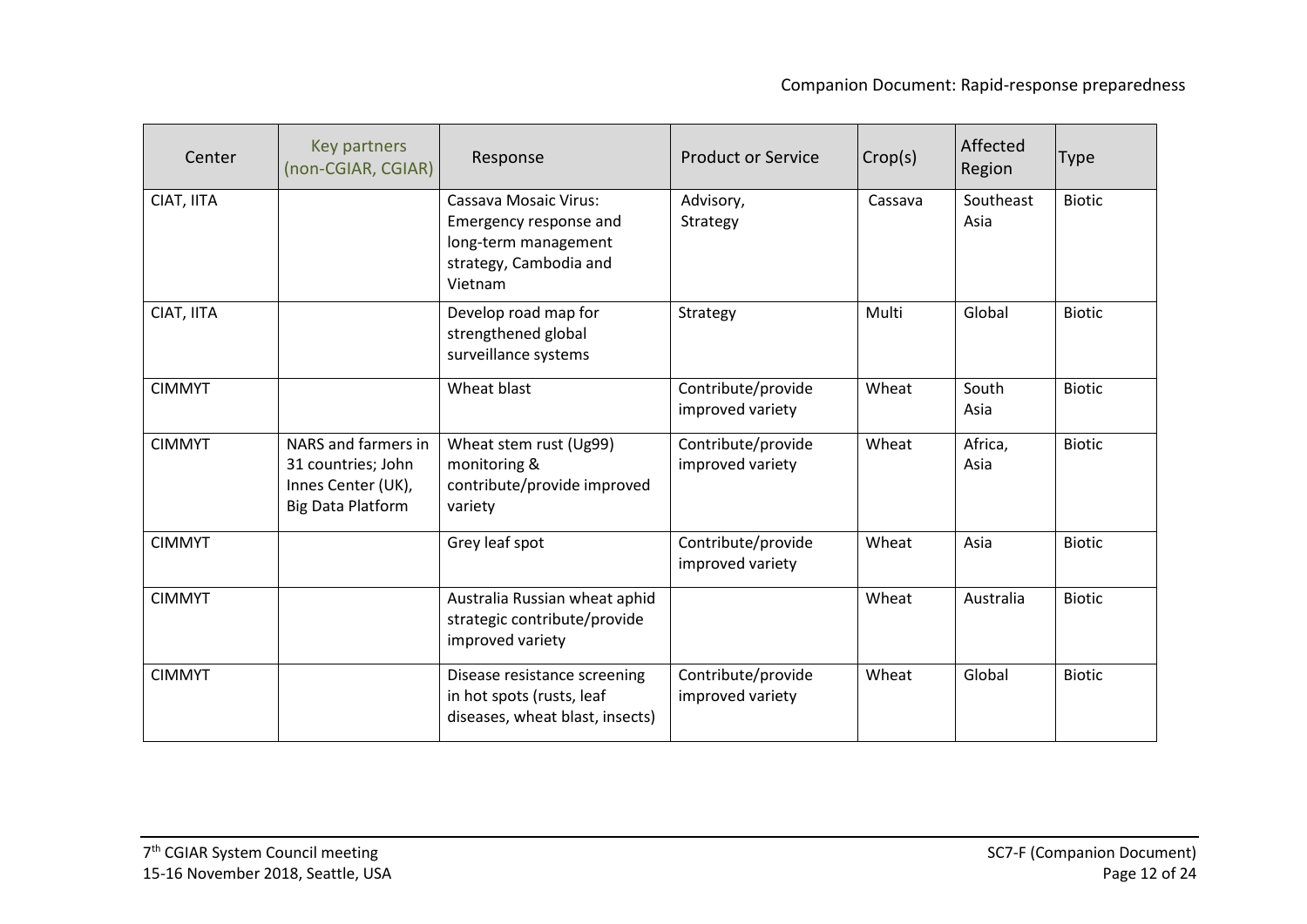| Center                   | Key partners<br>(non-CGIAR, CGIAR) | Response                                                            | <b>Product or Service</b>                                               | Crop(s)                                 | Affected<br>Region                                    | Type          |
|--------------------------|------------------------------------|---------------------------------------------------------------------|-------------------------------------------------------------------------|-----------------------------------------|-------------------------------------------------------|---------------|
| CIMMYT, IITA             |                                    | Maize lethal necrosis                                               | Contribute/provide<br>improved variety (pre-<br>emptive), IPM, Advisory | Maize                                   | <b>ESA East</b><br>Southern<br>Africa,<br>West Africa | <b>Biotic</b> |
| <b>CIP</b>               |                                    | Australia late blight<br>emergency preparedness                     |                                                                         | Potato                                  | Australia                                             | <b>Biotic</b> |
| <b>CIP</b>               |                                    | Leafminer fly forecast<br>models, IPM and classical<br>control      |                                                                         | Potato                                  | Global                                                | <b>Biotic</b> |
| <b>CIP</b>               |                                    | Tomato leafminer forecast<br>models and IPM                         | Monitoring, IPM                                                         | Tomato                                  | Global                                                | Biotic        |
| CIP, icipe, IITA         |                                    | Pest risk modeling, mapping<br>and adaptation to climate<br>change  | Monitoring,<br>Advisory, Strategy                                       | Multi                                   | Global                                                | <b>Biotic</b> |
| CIP, IITA,<br>Bioversity |                                    | Pest risk analysis for<br>emerging pests and diseases               |                                                                         | Multi                                   | Rwanda,<br>Burundi,<br>Uganda,<br><b>DRC</b>          | <b>Biotic</b> |
| IITA),<br><b>CIMMYT</b>  |                                    | Fall armyworm                                                       | IPM,<br>contribute/prov ide<br>improved variety                         | Maize,<br>sorghum,<br>millet,<br>cowpea | Africa,<br>Asia                                       | <b>Biotic</b> |
| GLDC/ICRISAT             |                                    | Blast in pearl millet and<br>finger millet-more<br>virulent strains |                                                                         | Millet                                  | Asia, Africa                                          | <b>Biotic</b> |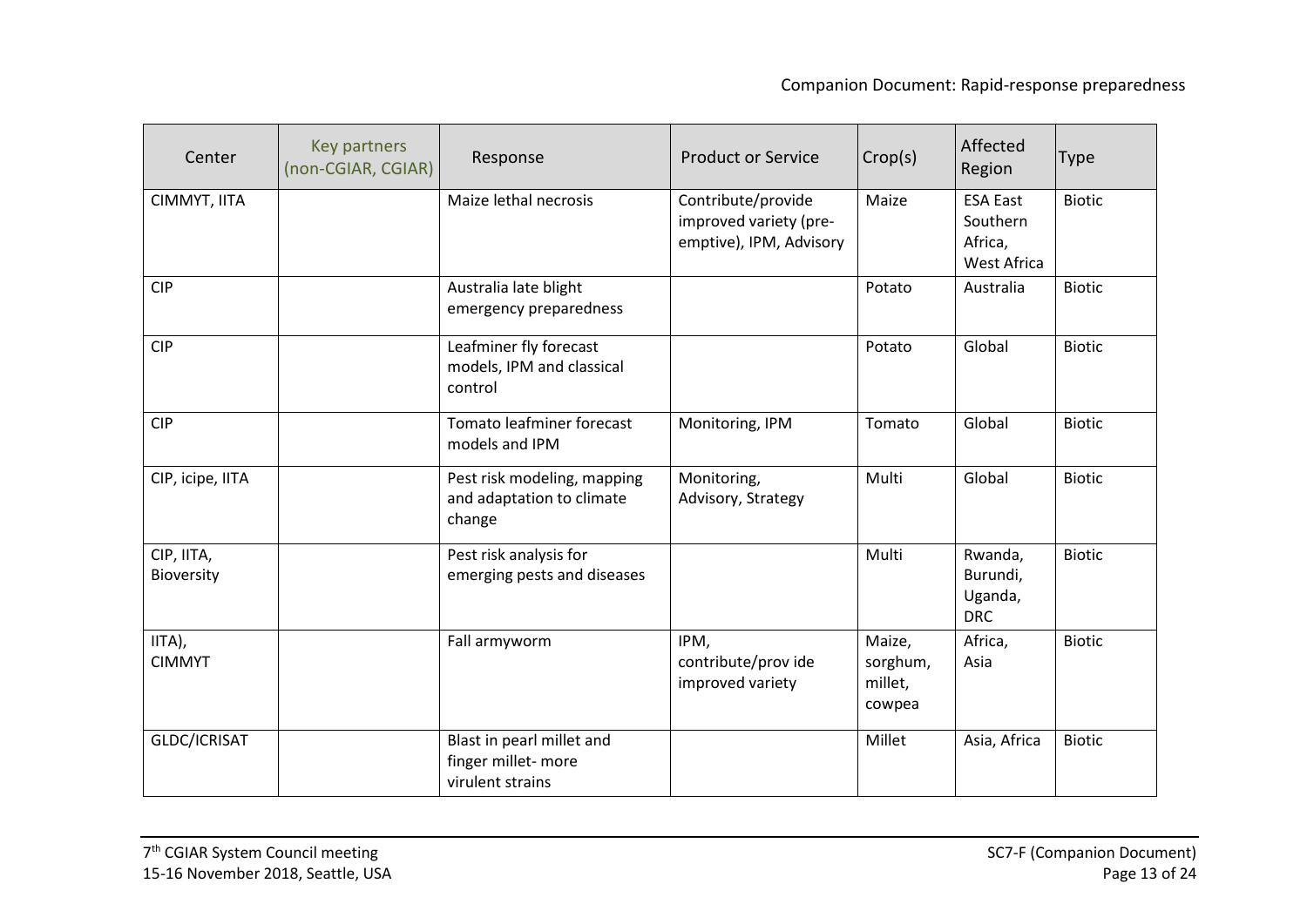| Center           | Key partners<br>(non-CGIAR, CGIAR) | Response                                                                                   | <b>Product or Service</b>                           | Crop(s)           | Affected<br>Region                     | <b>Type</b>               |
|------------------|------------------------------------|--------------------------------------------------------------------------------------------|-----------------------------------------------------|-------------------|----------------------------------------|---------------------------|
| GLDC/ICRISAT     |                                    | Maruca vitrata (pod borer) in<br>Pigeonpea                                                 |                                                     | Pigeonpea         | South Asia                             | <b>Biotic</b>             |
| GLDC/ICRISAT     |                                    | Sorghum shoot fly-increasing<br>trend                                                      |                                                     | Sorghum           | South Asia                             | <b>Biotic</b>             |
| <b>IITA/GLDC</b> |                                    | Maruca vitrata (pod borer) in<br>cowpea                                                    |                                                     | Cowpea            | Africa and<br>the rest of<br>the world | <b>Biotic</b>             |
| <b>IITA</b>      |                                    | BIMAF, climate-pest<br>interaction                                                         | Climate change, Strategy                            | Multi             | Africa                                 | Abiotic,<br><b>Biotic</b> |
| IITA/A4NH        |                                    | Disease resistance screening in<br>hot spots (CBSD, CMD, banana<br>diseases, soybean rust) | IPM,<br>contribute/provide<br>improved variety      | Multi             | East and<br>Southern<br>Africa         | <b>Biotic</b>             |
| <b>IITA</b>      |                                    | Drought tolerant screening in<br>pest hot spots (cassava, maize)                           | Strategy,<br>contribute/provide<br>improved variety | Cassava,<br>maize | Sub Saharan<br>Africa                  | Abiotic,<br>biotic        |
| <b>IITA</b>      |                                    | Integrated soil fertility<br>management (soil & pest<br>interaction)                       | Strategy,<br>contribute/provide<br>improved variety | Multi             | Sub Saharan<br>Africa                  | Abiotic,<br>biotic        |
| <b>IITA</b>      |                                    | Emerging foliage thrips on<br>cowpea (Hydatothrips<br>adolfifriderici)                     |                                                     | Cowpea            | SSA Sub<br>Saharan<br>Africa           | <b>Biotic</b>             |
| <b>IITA</b>      |                                    | Soybean rust                                                                               | Contribute/provide<br>improved variety              | Soybean           | Africa                                 | <b>Biotic</b>             |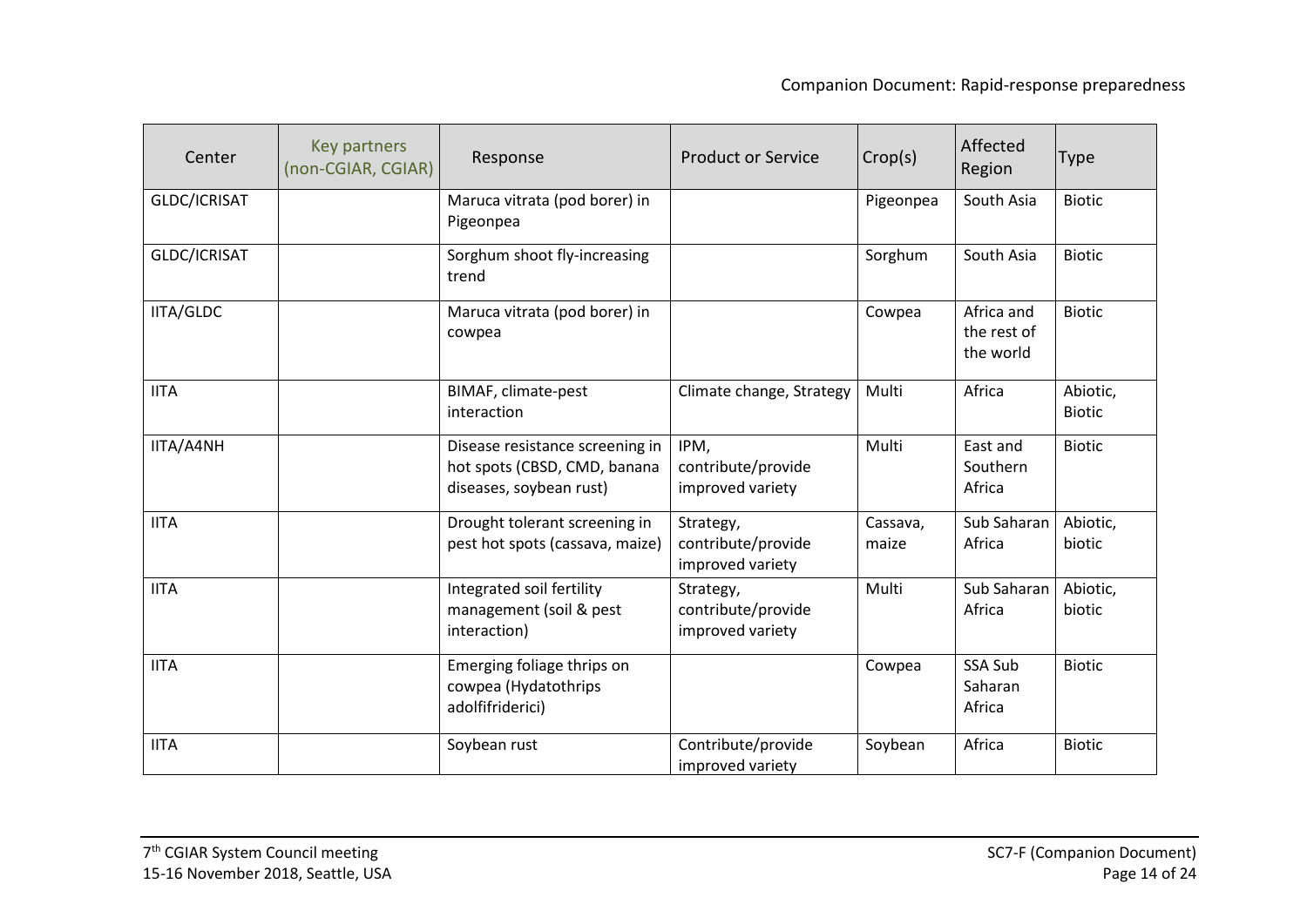| Center                         | Key partners<br>(non-CGIAR, CGIAR) | Response                                                                      | <b>Product or Service</b>                                                        | Crop(s)                         | Affected<br>Region           | <b>Type</b>           |
|--------------------------------|------------------------------------|-------------------------------------------------------------------------------|----------------------------------------------------------------------------------|---------------------------------|------------------------------|-----------------------|
| IITA,<br>icipe                 |                                    | Emerging root knot nematode<br>species on various crops                       |                                                                                  | Multi                           | SSA Sub<br>Saharan<br>Africa | <b>Biotic</b>         |
| <b>IITA</b>                    |                                    | Integrated response to                                                        | Strategy, Advisory<br>aflatoxin<br>outbreaks                                     | Multi                           | Africa                       | <b>Biotic</b>         |
| <b>IITA</b>                    |                                    | Aflatoxin mitigation and<br>control                                           | Biological control, policy,<br>Integrated approach                               | Maize,<br>groundnut,<br>sorghum | Africa,<br>Pakistan          | Food safety,<br>trade |
| <b>IITA</b>                    |                                    | Epidemiology of yam<br>nematode                                               | Contribute/provide<br>improved variety                                           | Yam                             | Nigeria                      | <b>Biotic</b>         |
| <b>IITA, Bioversity</b>        |                                    | Managing BBTV outbreaks                                                       | Risk assessment,<br>epidemiology, strategy                                       | Banana                          | Africa                       | <b>Biotic</b>         |
| <b>IITA</b>                    |                                    | Managing Xanthomonas Wilt                                                     | Genetic transformation,<br>cultural practices,<br>contribute/provide<br>improved | <b>Banana</b>                   | East Africa                  | <b>Biotic</b>         |
| <b>IITA, Bioversity</b>        |                                    | Surveillance, epidemiology and<br>control of Xanthomonas Wilt                 | Monitoring                                                                       | Banana                          | <b>East Africa</b>           | <b>Biotic</b>         |
| IITA,                          |                                    | Surveillance, epidemiology and<br>control of Pratylenchus lesion<br>nematodes | Control through cultural<br>practices<br>Monitoring                              | <b>Banana</b>                   | East Africa                  | <b>Biotic</b>         |
| IITA, Bioversity,<br>CIP, CIAT |                                    | RTB disease and pest damage<br>surveillance with AI<br>smartphone app         | Monitoring                                                                       | Multi                           | Global                       | <b>Biotic</b>         |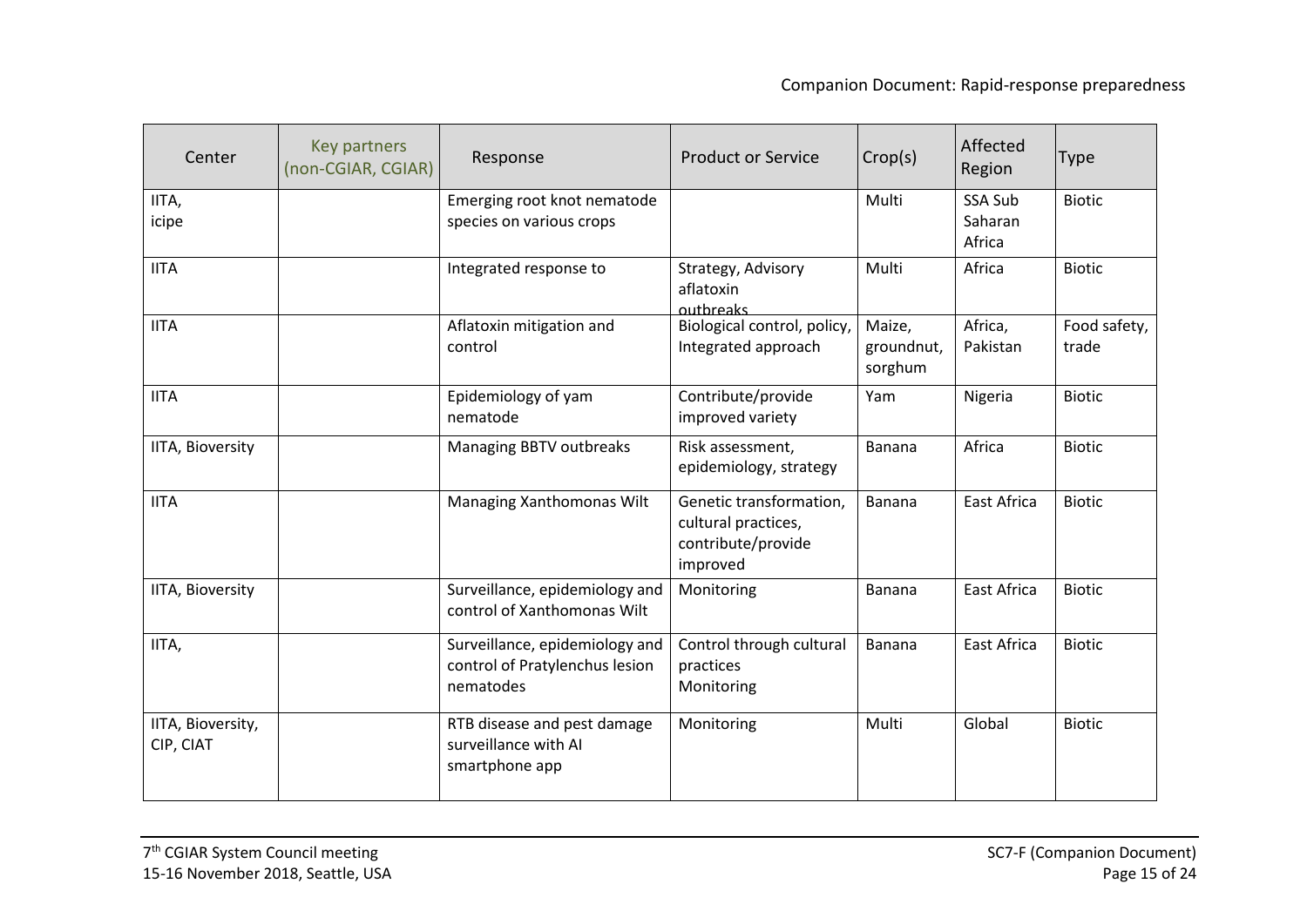| Center                        | Key partners<br>(non-CGIAR, CGIAR) | Response                                                                                                                                          | <b>Product or Service</b>                                                        | Crop(s)          | Affected<br>Region                                                 | Type          |
|-------------------------------|------------------------------------|---------------------------------------------------------------------------------------------------------------------------------------------------|----------------------------------------------------------------------------------|------------------|--------------------------------------------------------------------|---------------|
| IITA, CIAT                    |                                    | Cassava disease surveillance<br>platform; brown streak disease<br>surveillance; Cassava Mosaic<br>Disease (CMD) taskforce;<br>pandemic mitigation | Monitoring, Platform,<br>Advisory, Strategy,<br>contribute improved<br>varieties | Cassava          | Africa,<br>South East<br>Asia, ECA<br>(East<br>Central<br>Africa), | <b>Biotic</b> |
| IITA, icipe                   |                                    | Emerging root knot nematode<br>species on various crops                                                                                           | Monitoring, Platform,<br>Strategy                                                | Multi            | Sub Saharan<br>Africa                                              | <b>Biotic</b> |
| GLDC/ICRAF                    |                                    | Jujube (Ziziphus mauritiana)<br>and tamarind (Tamarindus<br>indica) fruit pests                                                                   |                                                                                  | Fruit trees      | Sahel region                                                       | <b>Biotic</b> |
| GLDC/ICRAF                    |                                    | Shea (Vitellaria paradoxa) and<br>Pterocarpus erinaceus leaf<br>diseases                                                                          |                                                                                  | <b>Trees</b>     | Sahel region                                                       | <b>Biotic</b> |
| GLDC/ICRAF                    |                                    | Baobab (Adansonia digitata)<br>leaf beetle                                                                                                        |                                                                                  | <b>Trees</b>     | Sahel region                                                       | <b>Biotic</b> |
| IITA, icipe,<br><b>CIMMYT</b> |                                    | <b>FAW</b>                                                                                                                                        | Advisory, Monitoring,<br>Strategy, Biological<br>control                         | Maize<br>(multi) | Sub Saharan<br>Africa                                              | <b>Biotic</b> |
| <b>IITA</b>                   |                                    | Preventive control and<br>recovery plans for cassava<br>brown streak; pre-emptive<br>contribute/provide improved<br>variety                       | Monitoring, Advisory,<br>Strategy,<br>contribute/provide<br>improved variety     | Cassava          | <b>West Africa</b>                                                 | <b>Biotic</b> |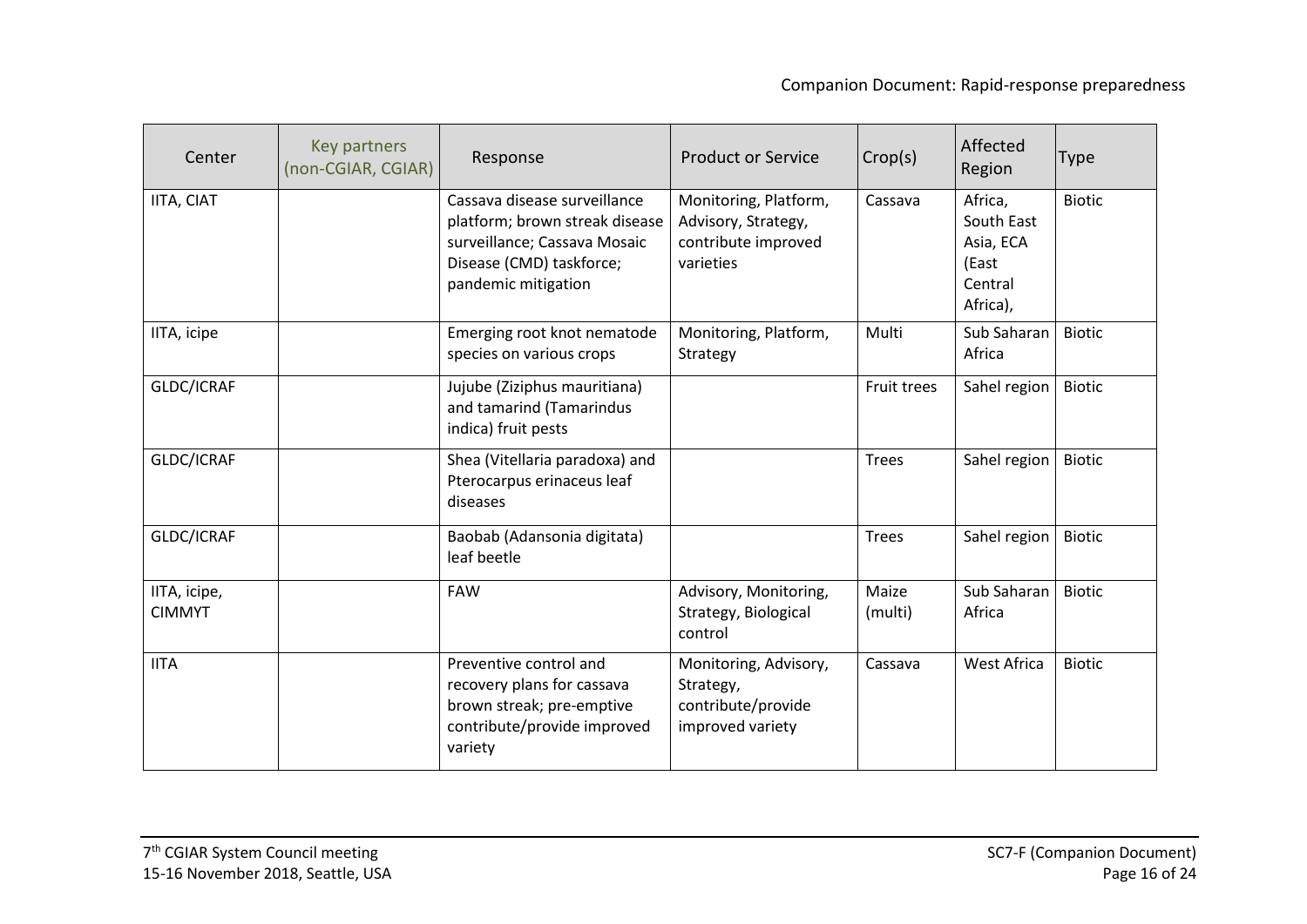| Center           | Key partners<br>(non-CGIAR, CGIAR) | Response                                                                                                      | <b>Product or Service</b>                                                                                 | Crop(s)                                        | Affected<br>Region                         | <b>Type</b>             |
|------------------|------------------------------------|---------------------------------------------------------------------------------------------------------------|-----------------------------------------------------------------------------------------------------------|------------------------------------------------|--------------------------------------------|-------------------------|
| <b>IITA</b>      |                                    | NURU, an artificial intelligence<br>system for digital emergency<br>response                                  | Mobile App for real-time<br>detection of crop pests<br>and diseases                                       | Multi<br>(starting<br>with<br>cassava)         | <b>East Africa</b><br>(Tanzania,<br>Kenya) | <b>Biotic</b>           |
| <b>IITA</b>      |                                    | Mapping of insecticide<br>residues in mosquito breeding<br>sites found in and around<br>agricultural settings | Monitoring<br>Strategy                                                                                    | Multi (rice,<br>vegetables)                    | West Africa                                | <b>Biotic</b>           |
| <b>IITA</b>      |                                    | Tropical neglected diseases<br>(e.g. Buruli ulcer, Lymphatic<br>filariasis                                    | Monitoring,                                                                                               | Multi (rice,<br>lowlands,<br>flooded<br>areas) | West Africa                                | Health                  |
| <b>IITA</b>      |                                    | One-Health Initiative under a<br>changing climate)                                                            | Upheld<br>by 4 inter-connected<br>pillars (Soil, Animal,<br>Water, Plant for<br>improved Human<br>Health) |                                                | <b>West Africa</b>                         | Health                  |
| IITA, icipe, CIP |                                    | Distribution, epidemiology and<br>control of Potato cyst<br>nematode                                          | IPM, Advisory                                                                                             | Potato                                         | Kenya                                      | <b>Biotic</b>           |
| GLDC/ICRISAT     |                                    | Aflatoxin contamination                                                                                       |                                                                                                           | Multi                                          | Global                                     | Biotic &<br>Food safety |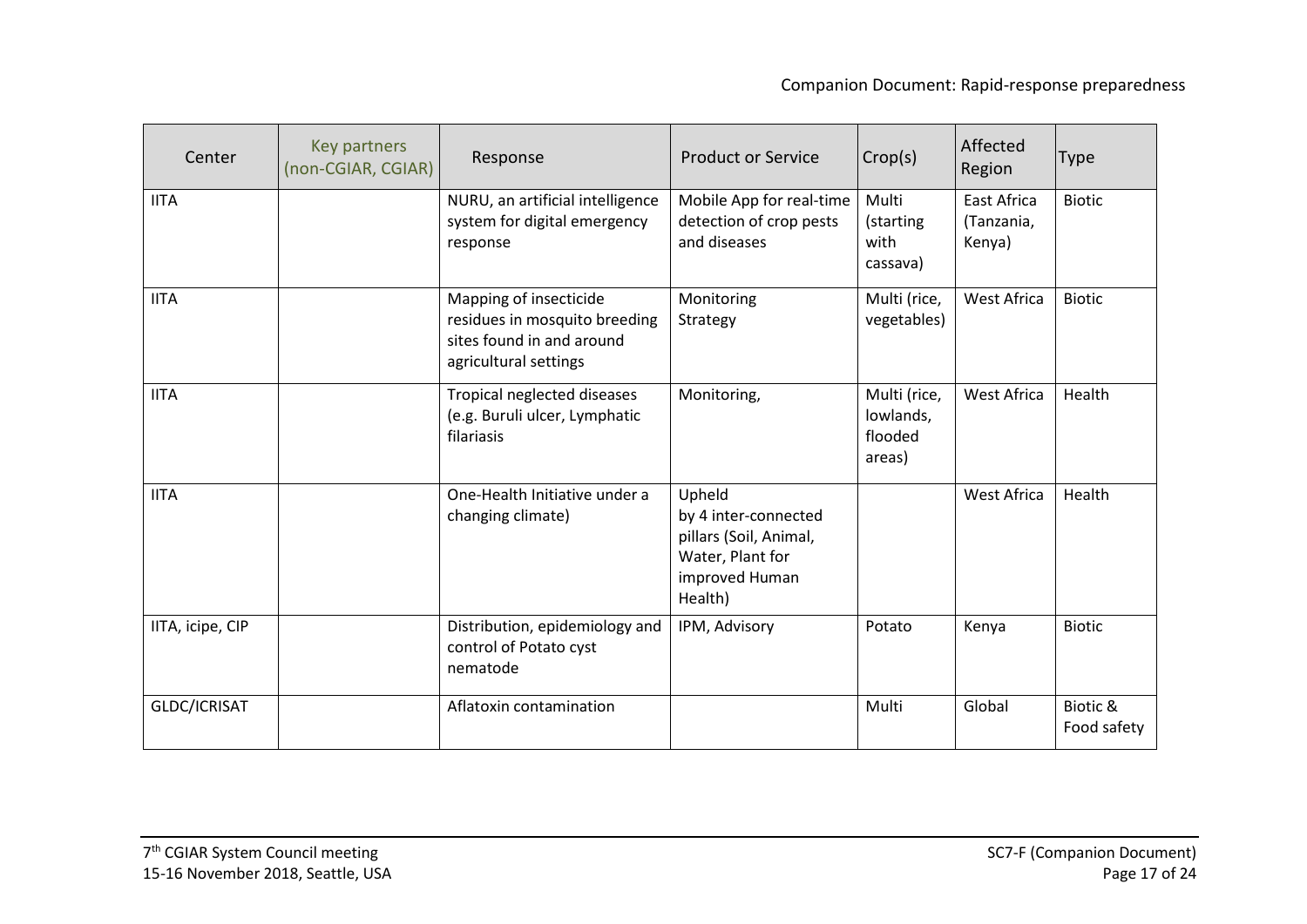| Center                     | Key partners<br>(non-CGIAR, CGIAR) | Response                                                            | <b>Product or Service</b>                                     | Crop(s)   | Affected<br>Region            | <b>Type</b>                                                                       |
|----------------------------|------------------------------------|---------------------------------------------------------------------|---------------------------------------------------------------|-----------|-------------------------------|-----------------------------------------------------------------------------------|
| GLDC/ICRISAT               |                                    | Dry root rot, emerging threat<br>to chickpea in SAT<br>environments |                                                               | Chickpea  | South Asia                    | <b>Biotic and</b><br>production<br>constraint                                     |
| GLDC/ICRISAT               |                                    | Phytophthora blight of<br>Pigeonpea under changing<br>climate       |                                                               | Pigeonpea | Asia                          | <b>Biotic and</b><br>production<br>constraint                                     |
| GLDC/ICRISAT<br>and ICARDA |                                    | Ascochyta blight in chickpea-<br>evolving more virulent forms       |                                                               | Chickpea  | Global                        | <b>Biotic and</b><br>production<br>constraint-<br>set back to<br>seed<br>industry |
| CIMMYT, CCAFS              |                                    | El nino climate fluctuations,<br>resiliency                         | Advisory, agronomy,<br>contribute/provide<br>improved variety | Multi     | Global                        | Climate,<br>Natural<br>disasters                                                  |
| <b>CIAT</b>                |                                    | <b>Malnutrition forecasting</b>                                     | Advisory                                                      | Multi     | Global                        | Health                                                                            |
| <b>CGIAR</b>               |                                    | Risk management                                                     | Advisory, Management                                          | <b>NA</b> | CGIAR<br>center<br>strategies | Institution al                                                                    |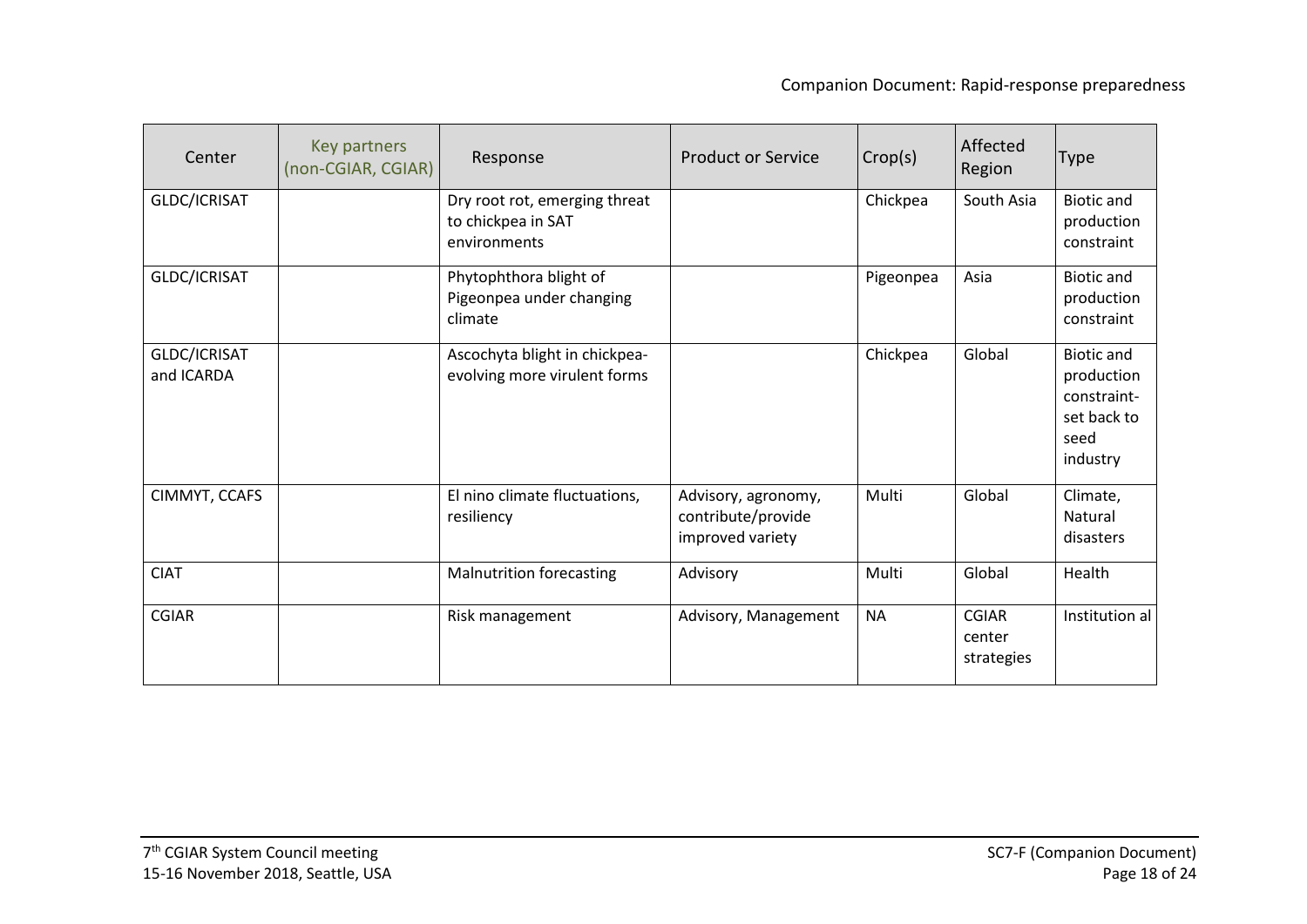| Center                       | Key partners<br>(non-CGIAR, CGIAR) | Response                                                                                                                                                                           | <b>Product or Service</b>                        | Crop(s)   | Affected<br>Region        | <b>Type</b>                                   |
|------------------------------|------------------------------------|------------------------------------------------------------------------------------------------------------------------------------------------------------------------------------|--------------------------------------------------|-----------|---------------------------|-----------------------------------------------|
| <b>WLE</b>                   |                                    | Determine how rapid response<br>needs can be avoided or<br>reduced, by AR4D working at<br>multi-functional landscapes<br>level; agro-ecosystem<br>management in farming<br>systems | Strategy, Advisory                               | Multi     | Global                    | Multi; pests,<br>diseases<br>only one<br>part |
| Bioversity                   |                                    | Digital emergency response                                                                                                                                                         | Mobile based damage<br>data collection, national | <b>NA</b> | Costa Rica                | Natural<br>disasters                          |
| <b>CCAFS</b>                 |                                    | Maps rescue millions,<br>forecasting and response                                                                                                                                  |                                                  | Multi     | Global                    | Natural<br>disasters                          |
| <b>CCAFS</b>                 |                                    | Earth science, big data, climate<br>portal                                                                                                                                         | Advisory                                         | Multi     | Global                    | Natural<br>disasters                          |
| <b>CGIAR</b>                 |                                    | Disaster management                                                                                                                                                                |                                                  | Multi     | Global                    | Natural<br>disasters                          |
| <b>CIMMYT</b>                |                                    | Re-establish national maize<br>seed bank                                                                                                                                           | Seed for genebank                                | Maize     | Philippines,<br>Guatemala | Natural<br>disasters                          |
| <b>CIMMYT</b>                |                                    | Rebuilding livelihoods                                                                                                                                                             |                                                  | Multi     | Nepal                     | Natural<br>disasters                          |
| <b>IWMI</b>                  |                                    | Response to water disasters                                                                                                                                                        |                                                  | Multi     | Global                    | Natural<br>disasters                          |
| HarvestPlus,<br>multi-Center |                                    | Biofortification: sorghum,<br>millet, rice, wheat, maize                                                                                                                           | Contribute/provide<br>improved variety           | Multi     | Global                    | Nutrition &<br>Health                         |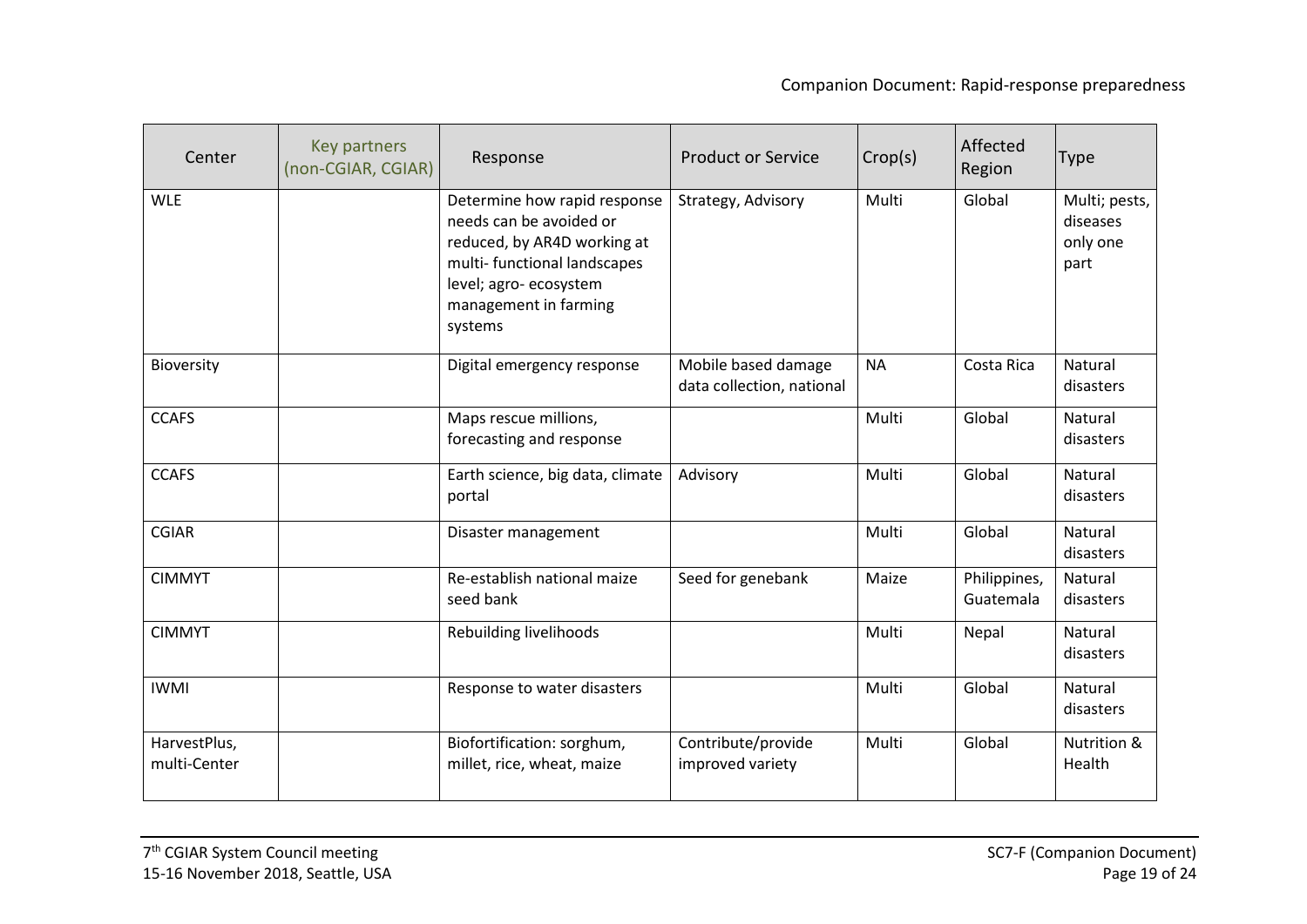| Center                                                               | Key partners<br>(non-CGIAR, CGIAR)                                            | Response                                                                              | <b>Product or Service</b>                                                      | Crop(s)         | Affected<br>Region                       | <b>Type</b>        |
|----------------------------------------------------------------------|-------------------------------------------------------------------------------|---------------------------------------------------------------------------------------|--------------------------------------------------------------------------------|-----------------|------------------------------------------|--------------------|
| PIM, FP4<br>(Social Protection<br>for Agriculture<br>and Resilience) |                                                                               | Instruments to address chronic<br>vulnerability, crisis, and post-<br>crisis recovery | Policy, Advisory,<br>Platform                                                  | <b>NA</b>       | Global                                   | Policy             |
| <b>CIAT</b>                                                          |                                                                               | Seed systems security                                                                 |                                                                                | Multi           | Global                                   | Seed               |
| <b>CIMMYT</b>                                                        |                                                                               | Emergency seed recovery                                                               | Seed distribution                                                              | Cereals         | Ethiopia                                 | Seed               |
| <b>CIMMYT</b>                                                        |                                                                               | Global wheat variety releases                                                         | Contribute/provide<br>improved variety                                         | Wheat           | Global                                   | Seed               |
| <b>CIMMYT</b>                                                        |                                                                               | Ug99 strategic candidate<br>variety deployment                                        | Contribute/provide<br>improved variety                                         | Wheat           | East Africa,<br>West Asia,<br>South Asia | Seed               |
| <b>CIP</b>                                                           |                                                                               | Emergency potato and<br>sweetpotato seed support                                      | Seed distribution                                                              | Sweet<br>potato | Ethiopia                                 | Seed               |
| <b>CGIAR</b>                                                         |                                                                               | Seeds of Hope                                                                         |                                                                                | Multi           | Rwanda                                   | Social<br>disaster |
| CIAT, IITA, CRS                                                      |                                                                               | Agricultural innovations                                                              |                                                                                | Multi           | Global                                   | Technologie        |
| LIVESTOCK/ILRI,<br>genebank                                          | Icipe and NARS:<br>KALRO (Kenya),<br>NaLIRRI (Uganda)<br>and EIAR (Ethiopia). | Napier stunt and smut                                                                 | Contribute/provide<br>improved variety; offer<br>alternative forage<br>species | Napier          | <b>East Africa</b>                       | <b>Biotic</b>      |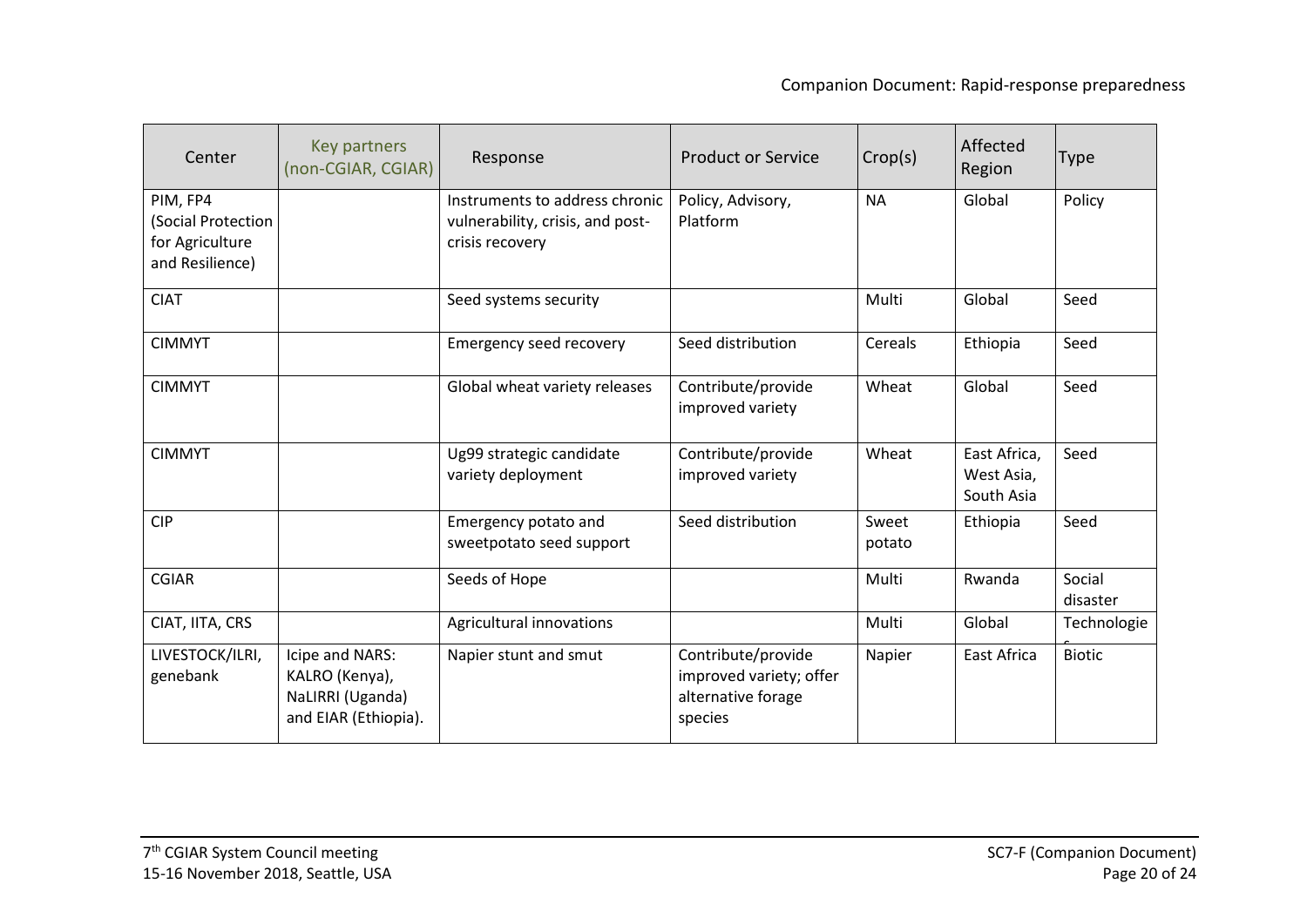| Center                             | Key partners<br>(non-CGIAR, CGIAR)                                                        | Response                                    | <b>Product or Service</b>                                                                                            | Crop(s)                    | Affected<br>Region         | <b>Type</b>   |
|------------------------------------|-------------------------------------------------------------------------------------------|---------------------------------------------|----------------------------------------------------------------------------------------------------------------------|----------------------------|----------------------------|---------------|
| LIVESTOCK/ILRI,<br><b>CIAT</b>     | Papalotla (private<br>seed company)                                                       | Brachiaria spittlebug                       | Contribute/provide<br>improved variety (noting<br>that there is a whole<br>range of different<br>spittlebug species) | <b>Brachiaria</b>          | Asia                       | <b>Biotic</b> |
| A4NH/ILRI                          | CDC (USA), DTRA<br>(USA), KEMRI, State<br>Vet Service (Kenya)                             | Rift Valley fever                           | Risk mapping, response<br>decision making<br>framework; genotyping                                                   | Cattle, small<br>ruminants | <b>East Africa</b>         | <b>Biotic</b> |
| FISH/LIVESTOCK/<br>WorldFish, ILRI | Univ of Bern<br>(Switzerland), Univ<br>of Sterling (UK)                                   | 'Summer mortality' in farmed<br>fish        | Disease investigation,                                                                                               | Tilapia                    | Egypt                      | <b>Biotic</b> |
| FISH/WorldFish                     |                                                                                           | Newly emerging Tilapia Lake<br>Virus (TiLV) | Disease investigations,<br>surveillance and control<br>strategies                                                    | Tilapia                    | Asia and<br>Africa         | <b>Biotic</b> |
| A4NH/ILRI                          | Makerere, FLI, Uni<br>Sydney, Centre of<br>Foreign Animal<br>Disease Canada               | Emerging zoonotic disease                   | Risk mapping,<br>surveillance and<br>prevention strategies                                                           | Livestock<br>and poultry   | Global                     | <b>Biotic</b> |
| A4NH/LIVESTO<br>CK /ILRI, IFPRI    | FAO, World Bank,<br>OIE, AU-IBAR, Royal<br>Veterinary College,<br><b>Tufts University</b> | Highly pathogenic avian<br>influenza        | Risk mapping,<br>surveillance, prevention,<br>response strategies                                                    | Poultry                    | South East<br>Asia, Africa | <b>Biotic</b> |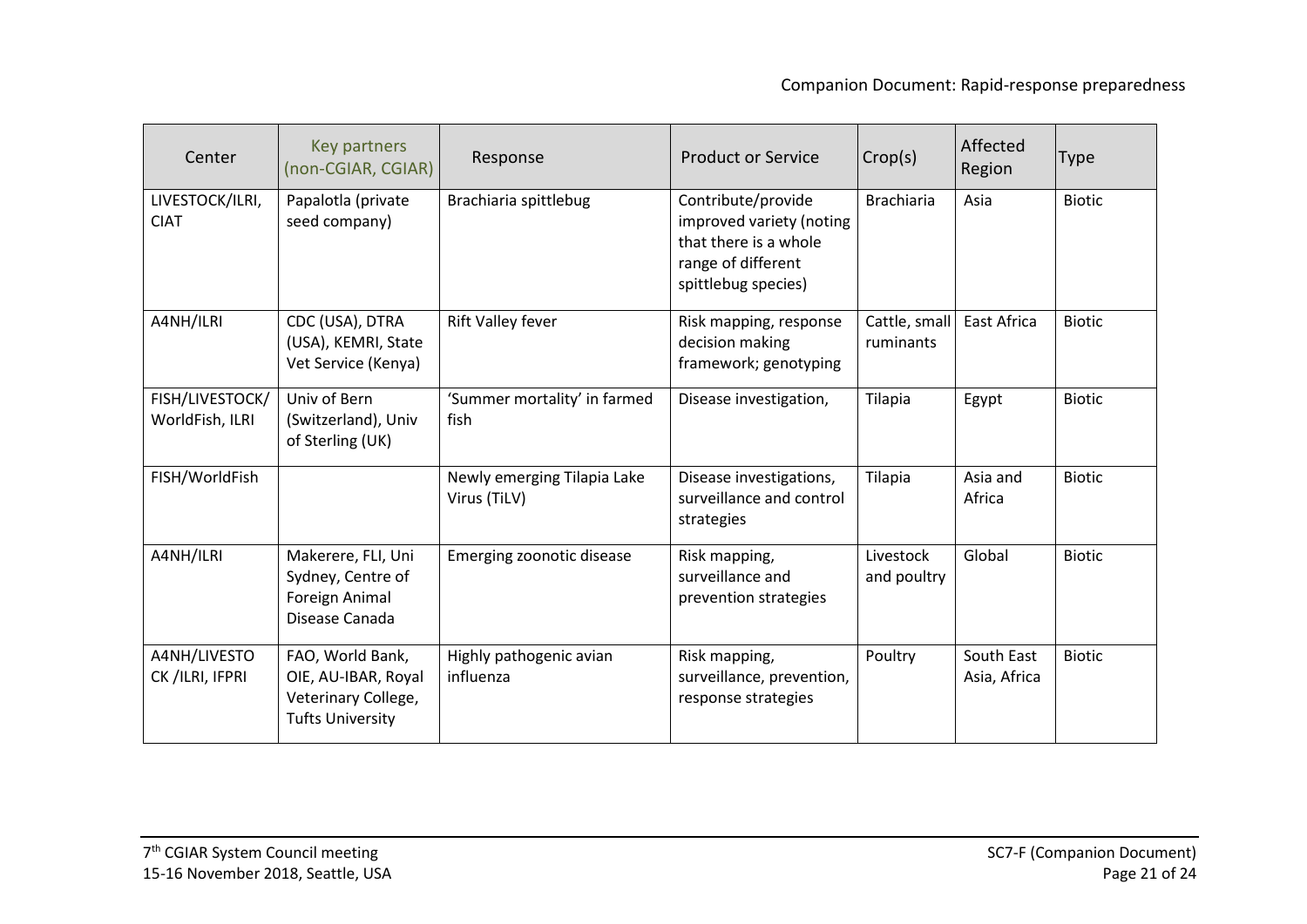| Center                                     | Key partners<br>(non-CGIAR, CGIAR)                                                                                                                       | Response                                                                                                                                                                                        | <b>Product or Service</b>                                                                                                                                                                                   | Crop(s)                    | Affected<br>Region | <b>Type</b>        |
|--------------------------------------------|----------------------------------------------------------------------------------------------------------------------------------------------------------|-------------------------------------------------------------------------------------------------------------------------------------------------------------------------------------------------|-------------------------------------------------------------------------------------------------------------------------------------------------------------------------------------------------------------|----------------------------|--------------------|--------------------|
| LIVESTOCK/ILRI                             | FAO PAAT, IAEA,<br>CIRDES, Free<br>University-Berlin                                                                                                     | Trypanocidal resistance                                                                                                                                                                         | Diagnosis, surveillance,<br>control strategies                                                                                                                                                              | Cattle, small<br>ruminants | Africa             | <b>Biotic</b>      |
| A4NH/LIVESTO<br>CK/FISH/ILRI,<br>WorldFish | Royal Veterinary<br>College, Hanoi<br><b>University Public</b><br>Health, LSHTM (UK),<br>ICAR (India), SUA<br>(Tanzania), KEMRI<br>(Kenya), PHFI (India) | Antimicrobial resistance                                                                                                                                                                        | Diagnosis, surveillance,<br>control strategies                                                                                                                                                              | Livestock,<br>Fish         | Global             | <b>Biotic</b>      |
| ILRI/Big Data<br>Platform                  | Farm.ink                                                                                                                                                 | Surveillance of animal health<br>and engagement of animal<br>health experts in a social media<br>group with over 30,000<br>farmers                                                              | Farm.Ink                                                                                                                                                                                                    | Multi<br>(livestock)       | East Africa        | <b>Biotic</b>      |
| <b>Big Data/CIAT</b>                       | Viamo                                                                                                                                                    | Phone-based surveys on any<br>aspect of agri-food system to<br>any mobile phone in the<br>world/ interactive content<br>related to farming<br>recommendations or market<br>system participation | Interactive voice<br>response engagement<br>directly with producers<br>and agri-food system<br>actors on crop health<br>recommendations/rapid<br>phone-based surveys to<br>any mobile phone in the<br>world | Multi                      | Global             | Biotic/abioti<br>c |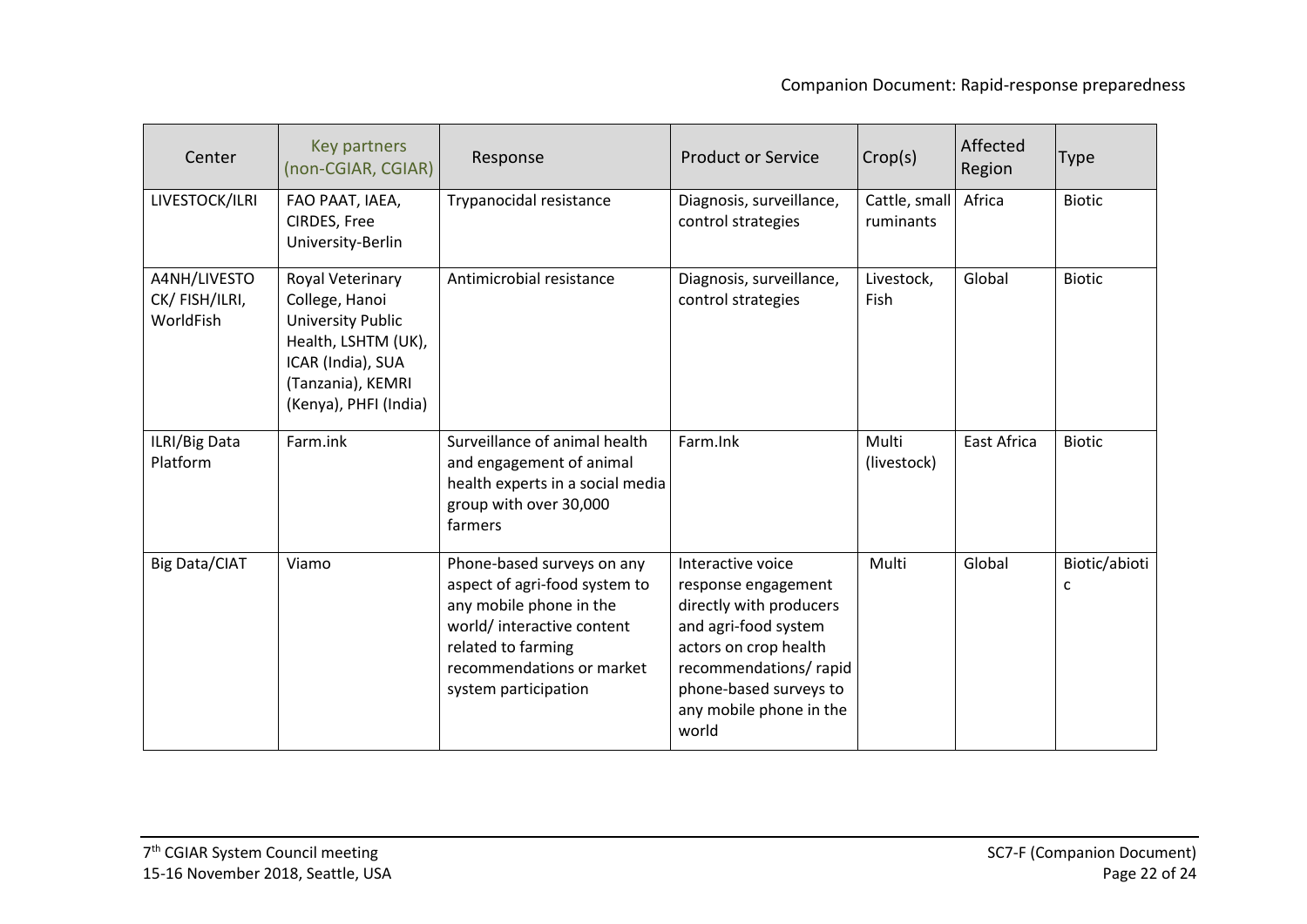| Center                | Key partners<br>(non-CGIAR, CGIAR) | Response                                                                                                                                                                                         | <b>Product or Service</b>                                                                                                                                                                | Crop(s)      | Affected<br>Region | <b>Type</b>        |
|-----------------------|------------------------------------|--------------------------------------------------------------------------------------------------------------------------------------------------------------------------------------------------|------------------------------------------------------------------------------------------------------------------------------------------------------------------------------------------|--------------|--------------------|--------------------|
| <b>Big Data/CIAT</b>  | <b>Digital Globe</b>               | High resolution commercial<br>satellite imagery made<br>available for monitoring,<br>surveillance, modeling and<br>foresight analysis                                                            | High resolution<br>commercial satellite<br>imagery made available<br>for modeling and<br>foresight analysis                                                                              | Multi        | Global             | Biotic/abioti<br>c |
| <b>Big Data/IFPRI</b> | Amazon Web<br>Services             | <b>Virtual Private Cloud for</b><br>common analytic environment<br>for open CGIAR data and<br>increasingly public and<br>commercial imagery,<br>applicable to modeling and<br>foresight analyses | Cloud -based data<br>search, discovery and<br>dissemination bridging<br>all open CGIAR<br>repositories plus the<br>ability to integrate<br>commercial and public<br>imagery for analysis | Multi        | Global             | Biotic/abioti<br>с |
| <b>IRRI</b>           | Intertek, NARS                     | Field diagnostics of pathogen<br>"races" using SNP markers                                                                                                                                       | Monitoring, IPM,<br>contribute/provide<br>improved variety                                                                                                                               | Rice         | Global             | <b>Biotic</b>      |
| <b>IRRI</b>           | PhilRice                           | PRISM: awareness of disease<br>affected areas and yield loss                                                                                                                                     | Strategy, Advisory,<br>Monitoring                                                                                                                                                        | Rice         | Philippines        | <b>Biotic</b>      |
| <b>IRRI</b>           |                                    | Rice Weed identification and<br>management                                                                                                                                                       | Monitoring, IPM                                                                                                                                                                          | Rice         | Asia               | <b>Biotic</b>      |
| <b>IRRI</b>           | TARI, CABI, others                 | Catalog of natural pest<br>enemies                                                                                                                                                               | Strategy, Advisory                                                                                                                                                                       | Rice, others | Asia               | <b>Biotic</b>      |